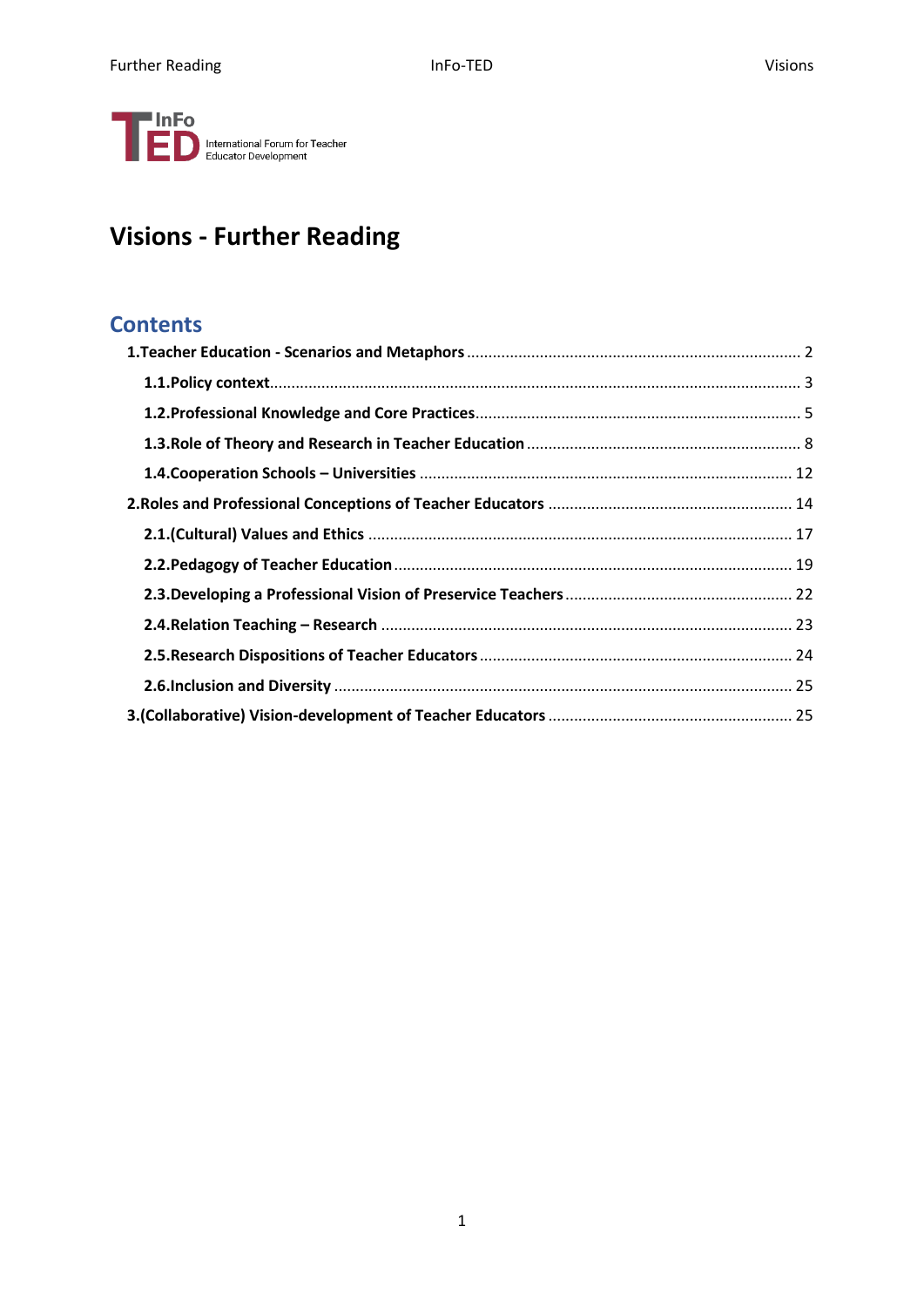### <span id="page-1-0"></span>**1.Teacher Education - Scenarios and Metaphors**

**Borko, H., Liston, D. & Whitcomb, J.A. (2006). A conversation of many voices, critiques and visions of teacher education (editorial). Journal of Teacher Education, 57(3), 199 – 204.** <http://dx.doi.org/10.1177/0022487106287978>

#### **Bullough, R.V. Jr. (2010). Parables, Storytelling, and Teacher Education.** *Journal of Teacher Education, 61***(1-2), 153–160.**

<http://dx.doi.org/10.1177/0022487109346971>

Arguing that teacher education has become rule bound, even in the use of teaching narratives and cases, and for the need to challenge beginning teachers' conceptions of teaching and learning, the author suggests parables as promising means for enlivening teacher education and for stretching understanding. After defining parable, the author presents an analysis of three examples—The Storm, The Sower, and The Fish and the Turtle—to illustrate some of the rich interpretative possibilities they offer for thinking critically and imaginatively about teaching and learning and for generating fresh educational metaphors useful for guiding thought and action. *Keywords: parables, storytelling, narrative inquiry, beginning teacher beliefs, teacher education curriculum* 

**Korthagen, F. (2019). Visies op opleiden.** (Visions on teacher education) **In: G.Geerdink en I. Pauw (Eds.).** *Kennisbasis lerarenopleiders - Katern 7: Opleidingsdidactiek: Hoe leiden we leraren op?* **Pp. 17-28. Eindhoven: VELON.**

[https://registratiesite.brlo.nl/CMS/RPP/Organizations/1/Shops/1/Media%20Libraries/2/Visies%20op](https://registratiesite.brlo.nl/CMS/RPP/Organizations/1/Shops/1/Media%20Libraries/2/Visies%20op%20opleiden%20(KB-2019-7-01).pdf?mode=normal) [%20opleiden%20\(KB-2019-7-01\).pdf?mode=normal](https://registratiesite.brlo.nl/CMS/RPP/Organizations/1/Shops/1/Media%20Libraries/2/Visies%20op%20opleiden%20(KB-2019-7-01).pdf?mode=normal)

Dit hoofdstuk begint met een kort historisch overzicht over visies op het opleiden van leraren. Daaruit komt een aantal thema's naar voren die nog steeds actueel zijn, zoals reflectie, onderzoek door leraren, competentiegericht opleiden en maatwerkopleidingen. Tegenwoordig wordt vooral het belang benadrukt van praktijkervaring als basis voor theoretische verdieping, wat een belangrijk uitgangspunt is van opleiden in de school en werkplekleren. Toch blijft het centrale probleem het verbinden van praktijk en theorie. Enkele succesvolle opleidingsdidactische benaderingen worden besproken, namelijk realistisch opleiden, 'case methods', 'approximations of practice' en 'lesson study'. Onderzoek naar de effectiviteit van dergelijke benaderingen staat nog in de kinderschoenen, waardoor het ontwikkelen van een krachtige opleidingsdidactiek niet eenvoudig is en bovendien een opleiding van lerarenopleiders vereist.

### **Snoek, M. (2003). The Use and Methodology of Scenario Making.** *European Journal of Teacher Education, 26***(1), 9–19.**

<https://doi.org/10.1080/0261976032000065607>

In Europe the educational system is under constant revision. Based on the changes in society, education and teacher education are forced to adapt themselves to changing circumstances. Often these changes are lagging behind the changes outside schools and are motivated by the problems of today or yesterday. Forward-thinking strategies are hardly developed in education. Scenarios are powerful tools to create new perspectives on the future of (teacher) education, stimulating reflection, creativity and imagination. Scenarios can be helpful both for deciding on institutional or (inter)national policies on teacher education and for facilitating individual learning processes of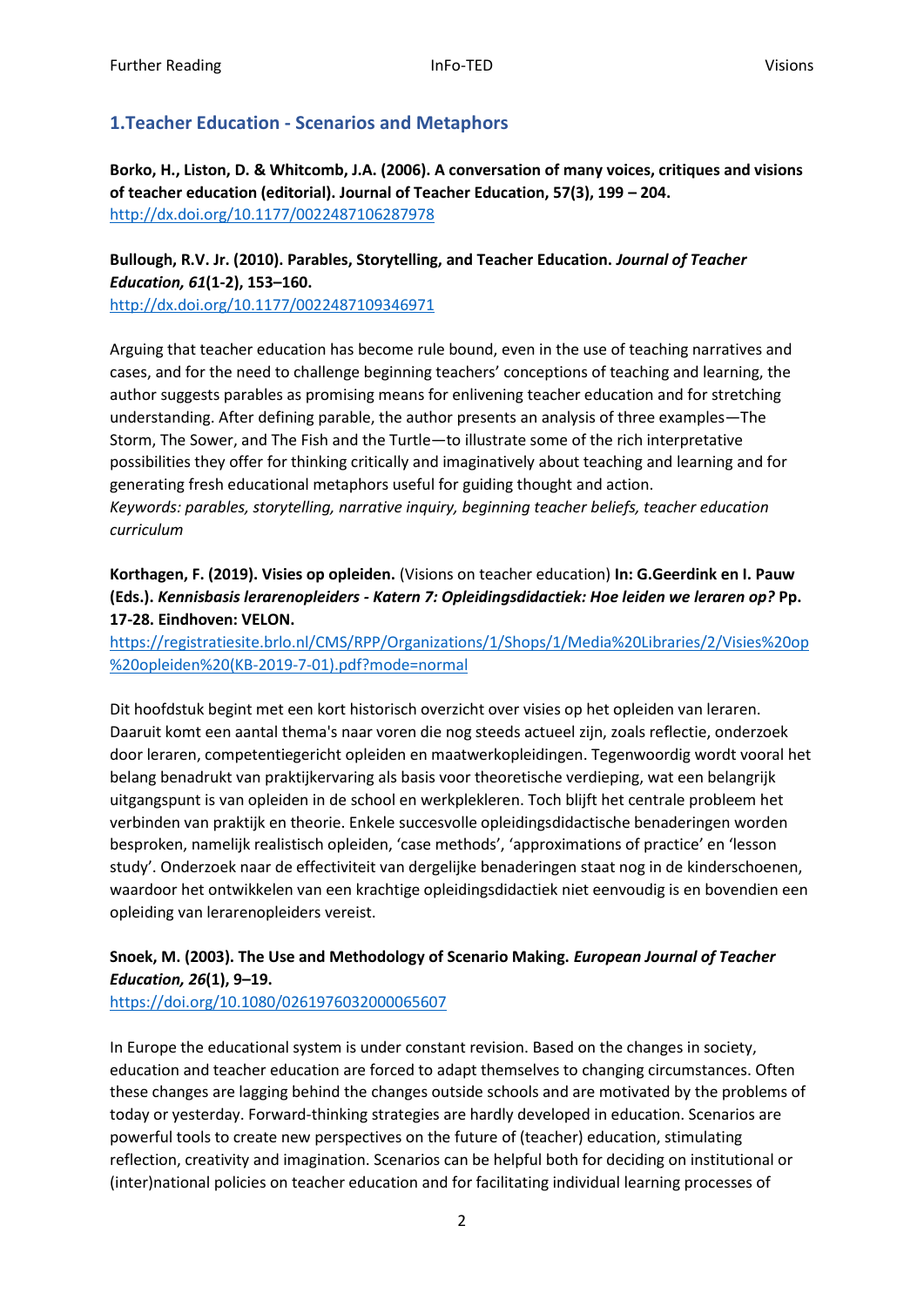teacher educators and organisational learning processes. From this point of view scenarios are not a goal in themselves, but by-products of a learning process. A methodology is presented for the development of scenarios, as used by the ATEE-RDC19.

**Whitcomb, J.A. (2010). Conceptions of Teacher Education. In: E. Baker, B. McGaw & P. Peterson (Eds.)** *International Encyclopedia of Education 3rd Ed***. Oxford, UK: Elsevier. pp 598- 603.**  <https://doi.org/10.1016/B978-0-08-044894-7.00665-5>

Sections: Introduction; Social Justice Approach; Teaching for Understanding Approach; Contemplative Approach; Clinician-Professional Approach.

### <span id="page-2-0"></span>**1.1.Policy context**

**Ellis,V. Glackin, M., Heighes, D., Norman, M., Nicol, S., Norris, K., Spencer, I., and McNicholl, J. (2013). A difficult realisation: the proletarianisation of higher educationbased teacher educators.**  *Journal Of Education For Teaching, 39* **(2), 266-280.**  <https://doi.org/10.1080/02607476.2013.799845>

Written collaboratively with research participants, this article reports the main findings of the Work of Teacher Education project that studied the labour of 13 higher education-based teacher educators in England and Scotland over the course of a year. The priority of maintaining relationships with schools (and between schools and student teachers) is noted and 'relationship maintenance' is advanced as a defining characteristic of teacher educators' work. Policy changes and their impact on institutional structures and roles, variations in organisational arrangements and research activity are also discussed. The paper concludes by arguing that a new conceptualisation of the work of teacher educators as academic work is essential for the discipline and higher education institutions as a whole.

### **European Commission (2013).** *Supporting Teacher Educators for Better Learning Outcomes***. Brussels: European Commission**

[http://ec.europa.eu/dgs/education\\_culture/repository/education/policy/school/doc/support](http://ec.europa.eu/dgs/education_culture/repository/education/policy/school/doc/support%20-teacher-educators_en.pdf)  [teacher-educators\\_en.pdf](http://ec.europa.eu/dgs/education_culture/repository/education/policy/school/doc/support%20-teacher-educators_en.pdf)

Executive Summary:

1. Making sure that Europe's six million teachers have the essential competences they require in order to be effective in the classroom is one of the keys to raising levels of pupil attainment; providing new teachers with initial teacher education of the highest quality, and encouraging serving teachers to continue developing and extending their competences throughout their careers, are both vital in a fast-changing world.

2. Teacher educators are crucial players for maintaining - and improving - the high quality of the teaching workforce. They can have a significant impact upon the quality of teaching and learning in our schools. Yet they are often neglected in policy-making, meaning that some Member States do not always benefit fully from the knowledge and experience of this key profession. It also means that teacher educators do not always get the support and challenge they need, for example in terms of their education and professional development.

3. Member States increasingly acknowledge the need to define clearly what those who teach teachers should be expected to know, and be able to do; they acknowledge that great care needs to be taken in recruiting and selecting teacher educators, and in facilitating their career-long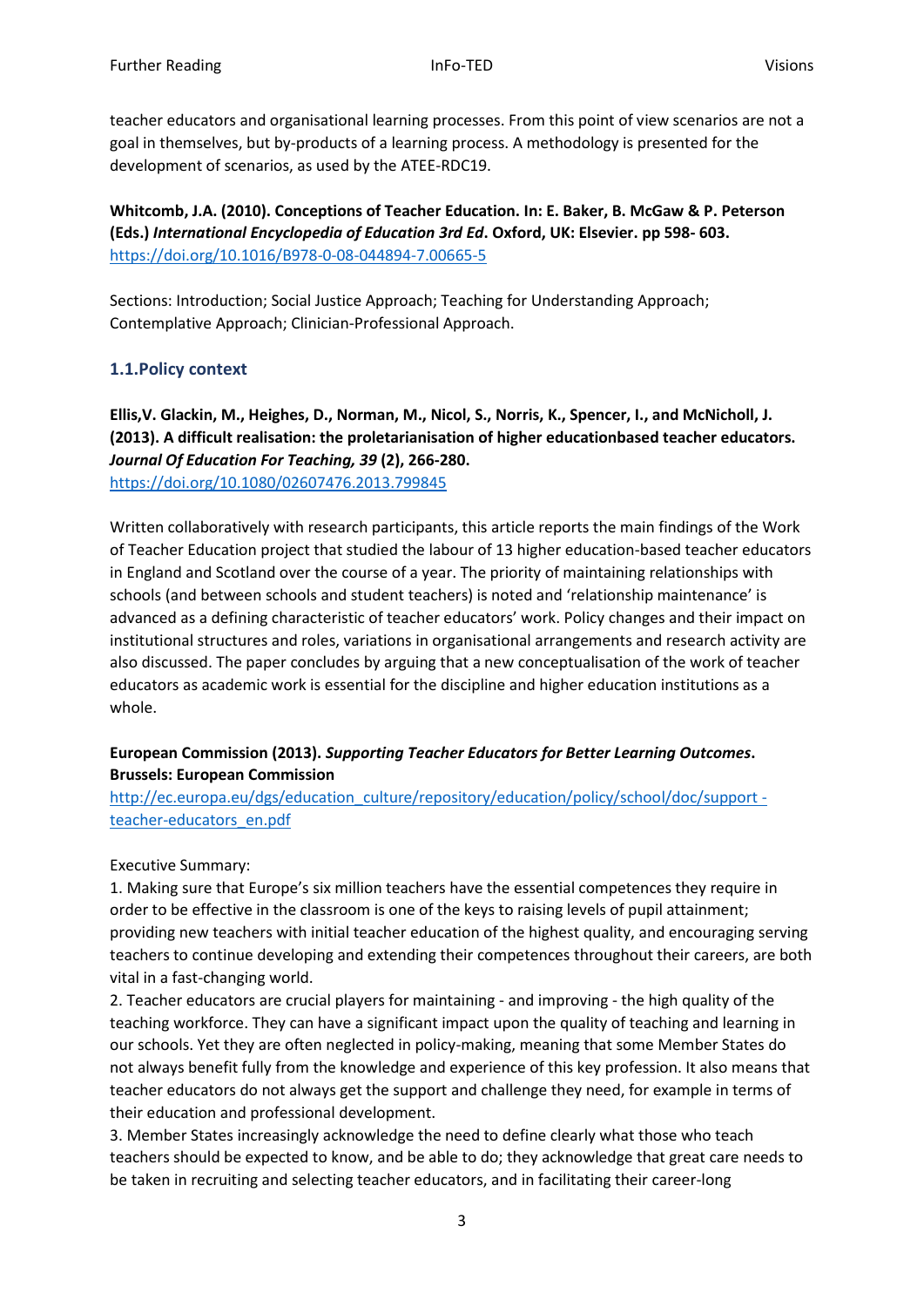professional development. By stimulating and supporting the development of explicit frameworks and policies, national and regional education authorities can assist teacher educators to be as effective as possible.

4. This document is intended to inspire and inform policy makers in this endeavour. The guidance and advice it contains stem from a process of 'peer learning' between experts on teacher education policy and practice, nominated by 26 countries and by European stakeholder bodies. Peer learning enables participants to compare and contrast different policy approaches, learn from other countries' practices, reflect critically on current arrangements in their own countries and draw shared conclusions about what makes for effective policies.

5. This document offers policymakers practical advice that is underpinned by evidence from academic research and from the analysis of current policies in participating countries. It identifies key characteristics of successful policies and gives practical examples. Recognising that every education system is unique, it does not make prescriptions about specific policy reforms, but provides a menu of choices, allowing for tailored policy responses to fit each national context.

With examples drawn from many countries, it deals with the following aspects: • the importance of the profession and the roles it plays • policy challenges fa • roles and responsibilities of stakeholders.

**Murray, J., Lunenberg, M. & Smith, K. (2017). Educating the Educators: Policies and Initiatives in European Teacher Education. In: M.A. Peters et al. (eds.),** *A Companion to Research in Teacher Education***. Singapore: Springer Nature. pp 651 – 666.**  [https://doi.org/10.1007/978-981-10-4075-7\\_44](https://doi.org/10.1007/978-981-10-4075-7_44)

Sections:

1 Introduction

2 Competences and Teacher Educators' Professional Learning

3 Three European Case Studies 3.1 The Netherlands 3.2 Norway 3.3 England

3.4 Teacher Educators' Professional Learning Across the National Cases

3.5 Info-TED and Its Vision for Teacher Educators' Professional Development

**Redecker, C., Leis, M., Leendertse, M., Punie, Y., Gijsbers, G., Kirschner, P., Stoyanov, S. & Hoogveld, B. (2011).** *The Future of Learning: Preparing for Change***. Sevilla: European Commission, Joint Research Centre Institute for Prospective Technological Studies. 97 pp.** [http://dspace.ou.nl/bitstream/1820/4196/1/The%20Future%20of%20Learning%20-](http://dspace.ou.nl/bitstream/1820/4196/1/The%20Future%20of%20Learning%20-%20Preparing%20for%20Change.pdf) [%20Preparing%20for%20Change.pdf](http://dspace.ou.nl/bitstream/1820/4196/1/The%20Future%20of%20Learning%20-%20Preparing%20for%20Change.pdf)

#### Chapters:

Executive Summary - Context and objectives of the study - The future of learning - Six major challenges for the future of learning - A vision for the future of initial Education and Training. - A vision for the future of lifelong learning - Policy implications

1 Introduction 1.1 Policy Background 1.2 Methodology 1.3 Outline of this Report Part I. Envisaging the Future

2 Trends and Drivers 2.1 Demographic Trends: Ageing and De-greening 2.2 Globalisation 2.3 Immigration 2.4 Labour Market Trends 2.5 The Impact of Technology on Education and Training 2.6 Implications for the Future of Education and Training

3 The Landscape of the Future of Learning 3.1 Brainstorming the Future of Learning 3.2 Group Concept Mapping Exercise 3.3 The Role of ICT for Future Learning Strategies 3.4 Key Insights: a Descriptive Vision of Future Learning

Part II. Challenges and Policy Options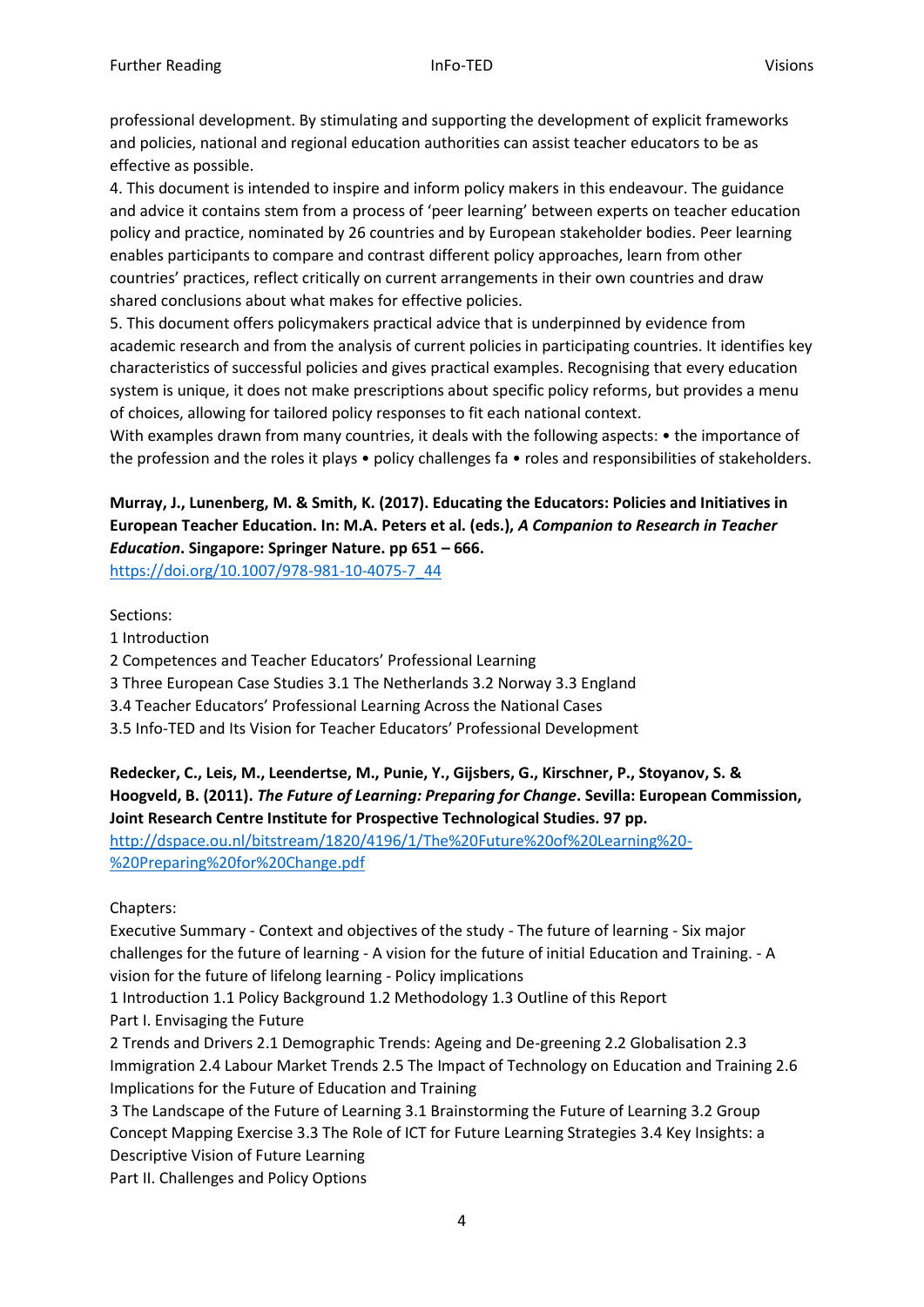4 Initial Education and Training 4.1 Introduction 4.2 Challenge 1: Multicultural Integration 4.3 Challenge 2: Early School Learning 3 4.4 Challenge 3: Fostering Talent 4.5 A Normative Vision of the Future of Initial E&T

5 Gaining and Retaining Employment 5.1 Introduction 5.2 Challenge 4: Transition from school to work 5.3 Challenge 5: Re-entering the Labour Market 5.4 Challenge

6: Re-skilling 5.5 Normative Vision for Future Lifelong Learning Strategies 6 Conclusions and Policy Implications 6.1 A Vision of the Future of Learning 6.2 Priority Areas 6.3 The Role of ICT 6.4 In Conclusion

### **Simons, M. & Kelchtermans, G. (2008). Teacher professionalism in Flemish policy on teacher education: a critcal analysis of the Decree on teacher education (2006) in Flanders, Belgium.**  *Teachers and Teaching, 14***(4), 283-294.**

<http://dx.doi.org/10.1080/13540600802037686>

This article uses the new Decree on teacher education in Flanders, Belgium, as a case study to critically examine the changes in the conception of teacher professionalism in education policy. In this examination, the focus is on the 'form of problematisation' (Foucault) that is enacted in the texts of the Decree. It will be argued that the Decree reflects the movement from a profession-oriented to a market-oriented form of problematisation of teaching and teacher education. The new conception of teacher professionalism will be identified at four levels in the new Decree on teacher education: (1) the definition of the teacher (and her training) as a strategic policy target, (2) the structural reform of teacher education, (3) the qualitative reform of teacher education, and (4) the organisational framing of institutes for teacher education. Based on this analysis, the article concludes that 'profession-oriented virtues' (expertise, responsibility and autonomy) are replaced by 'entrepreneurial' or 'market-oriented' virtues (competency/ effectiveness, responsiveness and flexibility).

*Keywords: teacher education; teacher professionalism; Foucault; policy study* 

#### <span id="page-4-0"></span>**1.2.Professional Knowledge and Core Practices**

### **Evans, L. (2008). Professionalism, Professionality and the development of Education Professionals.**  *British Journal of Educational Studies, 56***(1), 20-38.**

<http://dx.doi.org/10.1111/j.1467-8527.2007.00392.x>

What purpose is served by renovation or redesign of professionalism, and how successful a process is it likely to be? This article addresses these questions by examining the effectiveness as a professional development mechanism of the imposition of changes to policy and/or practice that require modification or renovation of professionalism. The 'new' professionalisms purported to have been fashioned over the last two or three decades across the spectrum of UK education sectors and contexts have been the subject of extensive analysis, and this article avoids going over old ground and revisiting issues that have already been much debated. Nevertheless, the example of UK government education policy during this period is used as a basis for considering the pitfalls associated with mechanisms for modifying professionalism through a reform and standards agenda. The article's analysis incorporates redefinition and examination of the concept and substance of professionalism and offers new perspectives in the form of three distinct conceptions: demanded, prescribed and enacted professionalism. Exploring the existentialist status of 'new' or 'modified' professionalisms and the relationship between professionality, professional culture and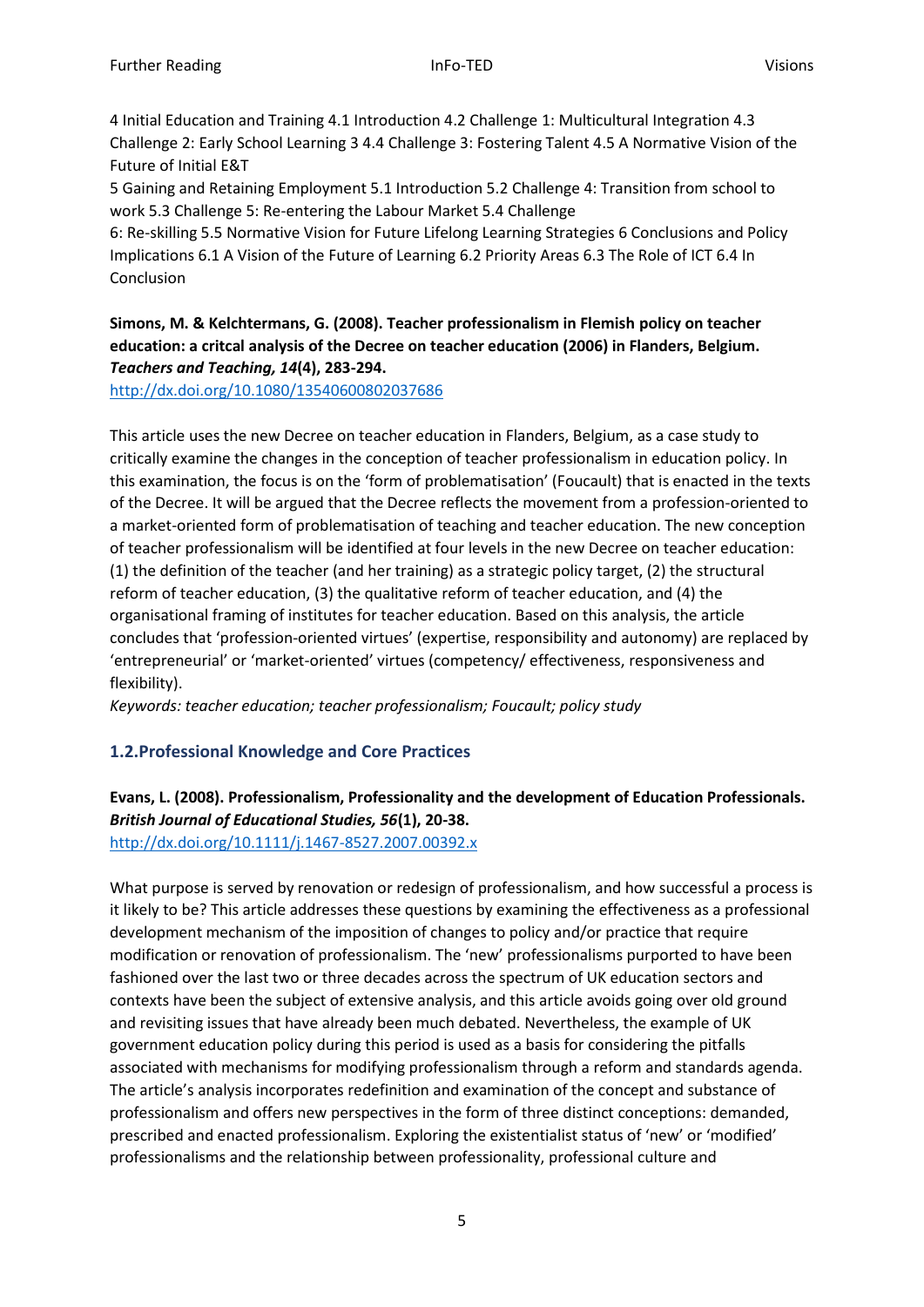professionalism, it examines how professionalism may be interpreted and utilised for the development of education professionals.

*Keywords: functional development, attitudinal development, demanded professionalism, prescribed professionalism, enacted professionalism, professionality, professional development, 'new' professionalism* 

### **Fairbanks, C.M., Duffy, G.G., Faircloth, B.S., He, Y., Levin, B., Rohr, J., & Stein, C. (2010). Beyond Knowledge: Exploring Why Some Teachers Are More Thoughtfully Adaptive Than Others.** *Journal of Teacher Education, 61***(1-2), 161-171.**

<http://dx.doi.org/10.1177/0022487109347874>

As teacher educators, we have observed that knowledge alone does not lead to the kinds of thoughtful teaching we strive for. Puzzled by differences in the teaching practices of teacher candidates having similar professional knowledge, we explore what might account for these differences. We address what is necessary, beyond traditional forms of professional knowledge, to support the development of thoughtful teachers who are responsive to students and situations. We provide four perspectives, each drawn from areas in which we conduct our research, and suggest a need to move beyond knowledge in teacher education. Our aim is to explore questions about preparing thoughtful teachers and to challenge others to do the same. We postulate that selfknowledge and a sense of agency with the intent of purposefully negotiating personal and professional contexts may be as important, if not more important, than the more traditional conceptions of professional knowledge.

*Keywords [knowledge,](http://journals.sagepub.com.vu-nl.idm.oclc.org/keyword/Knowledge) [thoughtfully adaptive teaching,](http://journals.sagepub.com.vu-nl.idm.oclc.org/keyword/Thoughtfully+Adaptive+Teaching) [beliefs,](http://journals.sagepub.com.vu-nl.idm.oclc.org/keyword/Beliefs) [vision,](http://journals.sagepub.com.vu-nl.idm.oclc.org/keyword/Vision) [belonging,](http://journals.sagepub.com.vu-nl.idm.oclc.org/keyword/Belonging) [identity](http://journals.sagepub.com.vu-nl.idm.oclc.org/keyword/Identity)*

## **Hargreaves, A. (2000). Four Ages of Professionalism and Professional Learning.** *Teachers and Teaching: Theory and Practice* **6 (2) 151 – 182.**

<http://dx.doi.org/10.1080/713698714>

This paper conceptualizes the development of teacher professionalism as passing through four historical phases in many countries: the pre-professional age, the age of the autonomous professional, the age of the collegial professional and the fourth ageÐpost-professional or postmodern. Current experiences and perceptions of teacher professionalism and professionalization, it is argued, draw on all these ages. Conclusions are drawn regarding new directions in teacher professionalism, and the linking of professional projects to wider social movements for public education and its transformation

**Janssen, F., Westbroek, H. & Doyle, W. (2014). The Practical Turn in Teacher Education: Designing a Preparation Sequence for Core Practice Frames.** *Journal of Teacher Education,65***(3), 195–206.**  <http://dx.doi.org/10.1177/0022487113518584>

Amid calls for more practice-based teacher education, this article presents a concrete illustration of a practice-based bridging strategy for preparing high school biology teachers to enact open-inquiry labs. Open-inquiry labs were considered a core practice frame that served as a context for identifying core practices and for giving coherence to separate components of the approach to labs. A bridging model was developed in which the teaching practices, understandings, and intentions of 31 biology student teachers were elicited with respect to their current lab segments, and these were compared with the concrete segments of the core practice frame. From this analysis, a progression was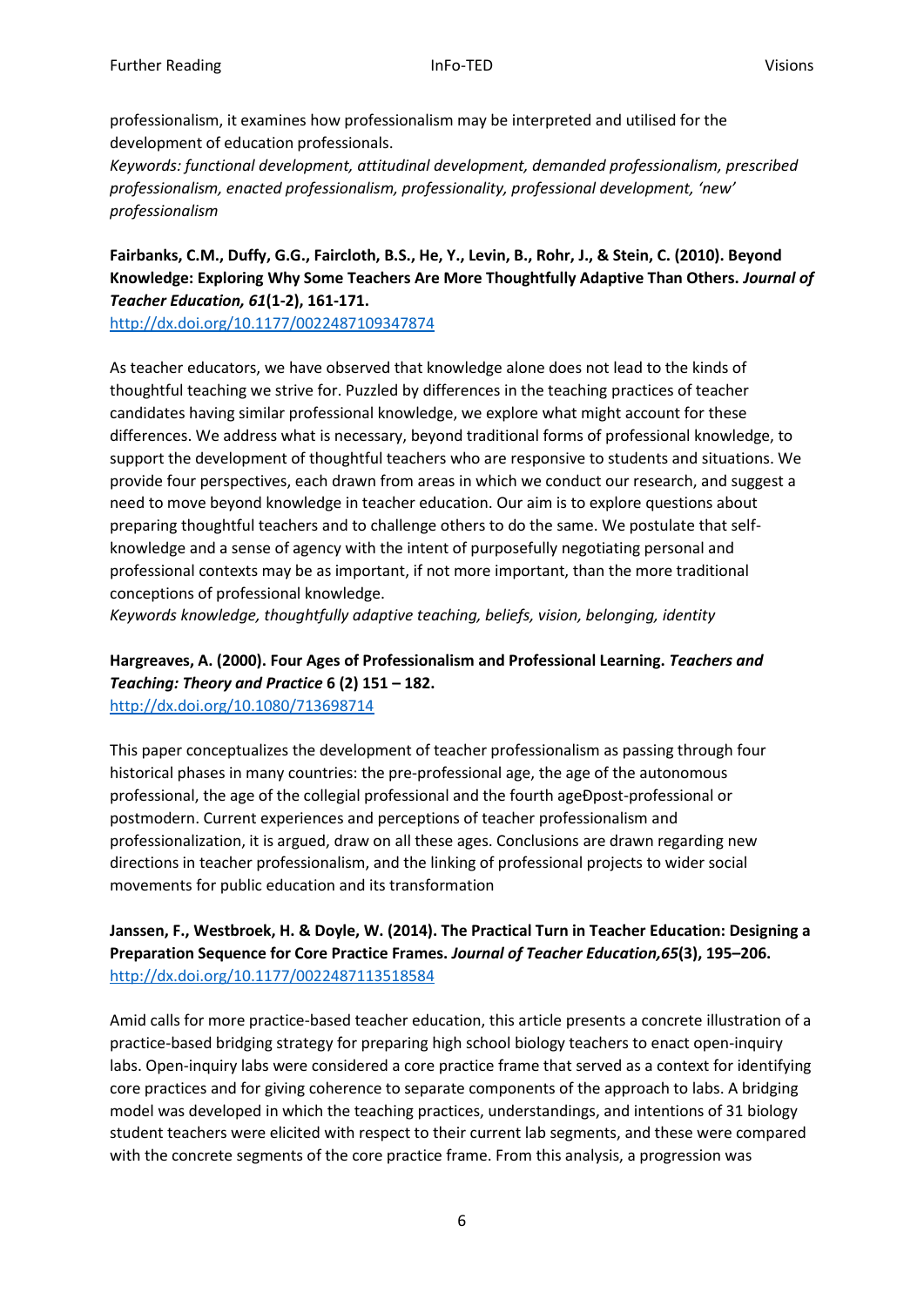developed to support prospective teachers in moving from existing conceptions of appropriate practice to a realization of the new practice frame as a better way to achieve valued goals. *Keywords: instructional practices, preservice education, teacher learning, science teacher education* 

### **Johnson, T.G. (2013). The Value of Performance in Physical Education Teacher Education,** *Quest, 65***(4), 485-497.**

<http://dx.doi.org/10.1080/00336297.2013.811093>

The current philosophical paradigm in higher education, where theory transcends practice, consigns physical education to the bottom of a hierarchy of educational content (Kretchmar, 2005). Leaders of physical education teacher education programs are left with three difficult choices: (a) accept physical education's lowly position in the hierarchy, (b) emphasize the theory and science of physical activity and teaching to make the program appear academically respectable, or (c) argue for a different philosophical paradigm (Kretchmar, 1996). I contend the final option is the best strategy. Using John Dewey's philosophy of experience and conception of human intelligence, I argue that skillful performance of dance, games, play, and sport should maintain a more prominent position in physical education teacher education curricula because skillful performance of the content represents a legitimate domain of human activity worthy of significant involvement in an academic program. Also, pre-service teachers need content knowledge derived authentically from the process of becoming skillful performers to teach physical education. Suggestions for activity performance coursework are offered.

*Keywords: Dewey, philosophy, performance, skill, physical education* 

### **Malm, B. (2009). Towards a new professionalism: enhancing personal and professional development in teacher education.** *Journal of Education for Teaching 35***(1), 77-91.** <http://dx.doi.org/10.1080/02607470802587160>

The diversity and complexity of the post-modern era places new and important challenges on teacher education. The crucial role that personal dispositions have for professional learning needs to be better understood and acknowledged. Teacher training programmes need to focus more on objectives such as promoting conflict literacy, self-awareness, empathy, leadership and collaborative skills, i.e. taking into account not only the cognitive but also the social and emotional aspects of human development. In this article, Swedish lecturers' descriptions of what they consider to be competences and qualities necessary for future teachers constitute the starting point for a wider discussion on the decisive role of beliefs and emotions in being and becoming a teacher. Issues raised here should be able to contribute to a better understanding of what it means to be a teacher and, consequently, result in improvements in the planning of teacher training programmes. *Keywords: competences; emotions of teaching; personal development; professional development; teachers' belief systems; teacher education; teacher training programmes*

### **Martin, J.,& McLellan, A-M. (2008). The Educational Psychology of Self-Regulation: A Conceptual and Critical Analysis.** *Studies in Philosophy and Education, 27***(2008), 433-448.**  <http://dx.doi.org/10.1007/s11217-007-9060-4>

The multiplicity of definitions and conceptions of self-regulation that typifies contemporary research on self-regulation in psychology and educational psychology is examined. This examination is followed by critical analyses of theory and research in educational psychology that reveal not only conceptual confusions, but misunderstandings of conceptual versus empirical issues, individualistic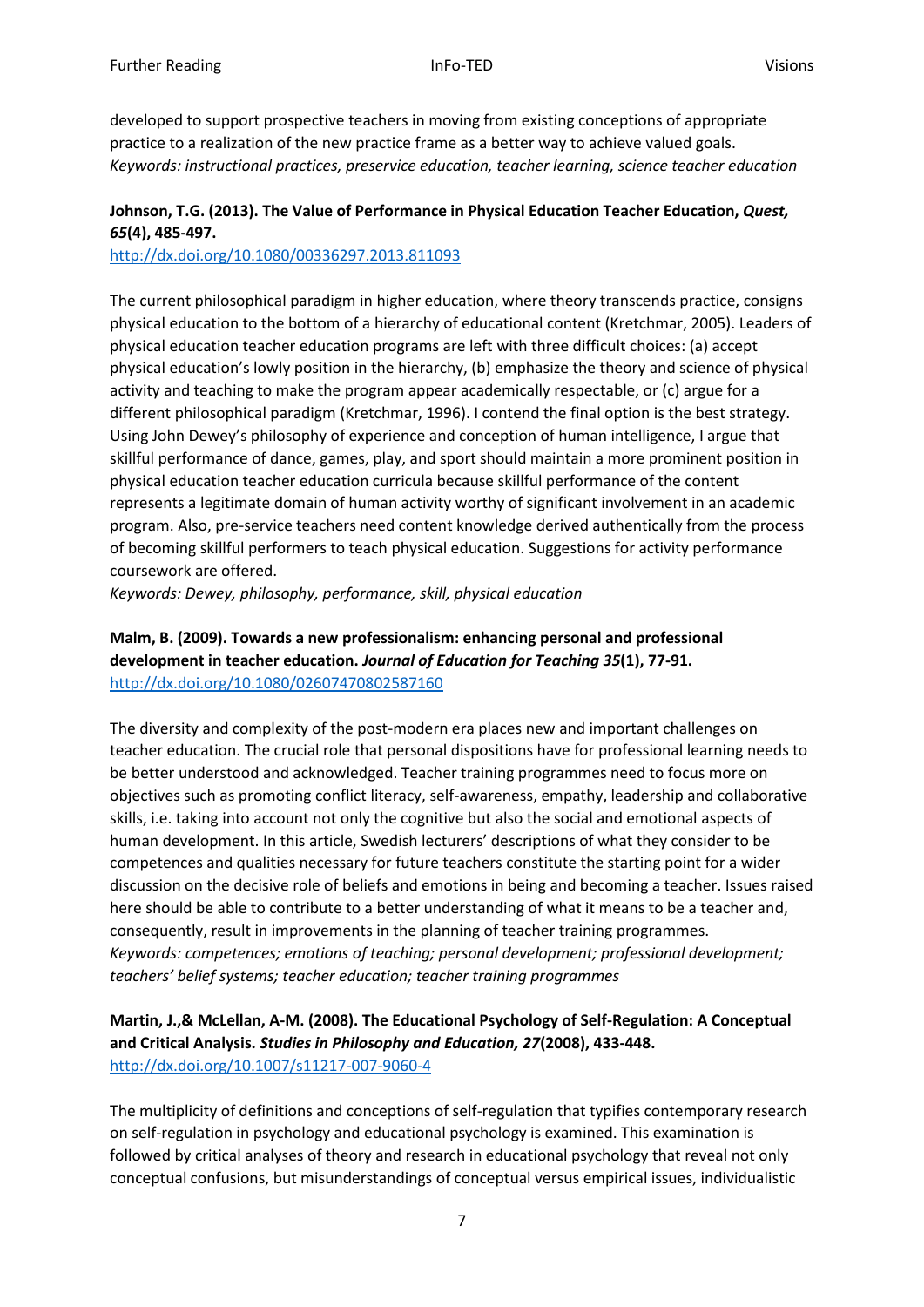biases to the detriment of an adequate consideration of social and cultural contexts, and a tendency to reify psychological states and processes as ontologically foundational to self-regulation. The essay concludes with a consideration of educational research and intervention in the area of students' selfregulated learning in terms of the scientific and professional interests of psychologists and educators, and the disguised manipulation of student self-surveillance in the service of the institutional mandates of schools.

*Keywords Self-regulation Self-regulated learning Conceptual analysis Critical analysis* 

### **McDonald, M., Kazemi, E. & Schneider Kavanagh, S. (2013). Core Practices and Pedagogies of Teacher Education: A Call for a Common Language and Collective Activity.** *Journal of Teacher Education, 64***(2013), 378-386.**

<http://dx.doi.org/10.1177/0022487113493807>

Currently, the field of teacher education is undergoing a major shift—a turn away from a predominant focus on specifying the necessary knowledge for teaching toward specifying teaching practices that entail knowledge and doing. In this article, the authors suggest that current work on K-12 core teaching practices has the potential to shift teacher education toward the practice of teaching. However, the authors argue that to realize this vision we must reimagine not only the curriculum for learning to teach but also the pedagogy of teacher education. We present one example of what we mean by reimagined teacher education pedagogy by offering a framework through which to conceptualize the preparation of teachers organized around core practices. From our perspectives, this framework could be the backbone of a larger research and development agenda aimed at engaging teachers and teacher educators in systematic knowledge generation regarding ambitious teaching and teacher education pedagogy. We conclude with an invitation to the field to join with us in imagining approaches to generating and aggregating knowledge about teaching and the pedagogy of teacher education that will move not only our individual practice but also our collective practice forward.

*Keywords: elementary teacher education, preservice education, secondary teacher education* 

### <span id="page-7-0"></span>**1.3.Role of Theory and Research in Teacher Education**

### **Beauchamp, G., L. Clarke, M. Hulme, and J. Murray. (2015) "Teacher Education in the United Kingdom Post Devolution: Convergences and Divergences."** *Oxford Review of Education, 41***(2), 154-170.**

<http://dx.doi.org/10.1080/03054985.2015.1017403>

This paper examines the roles of research in teacher education across the four nations of the United Kingdom. Both devolution and on-going reviews of teacher education are facilitating a greater degree of cross-national divergence. England is becoming a distinct outlier, in which the locus for teacher education is moving increasingly away from Higher Education Institutions and towards an evergrowing number of school-based providers. While the idea of teaching as a research-based profession is research about teacher education being conducted by teacher educators themselves than at any previous time. On the other hand, in certain contexts, this research is discounted because it is judged not rigorous or because it does not generalize across contexts. The article considers the deliberations about practitioner research by the AERA Panel on Research and Teacher Education as an illustration of how these competing viewpoints can play out.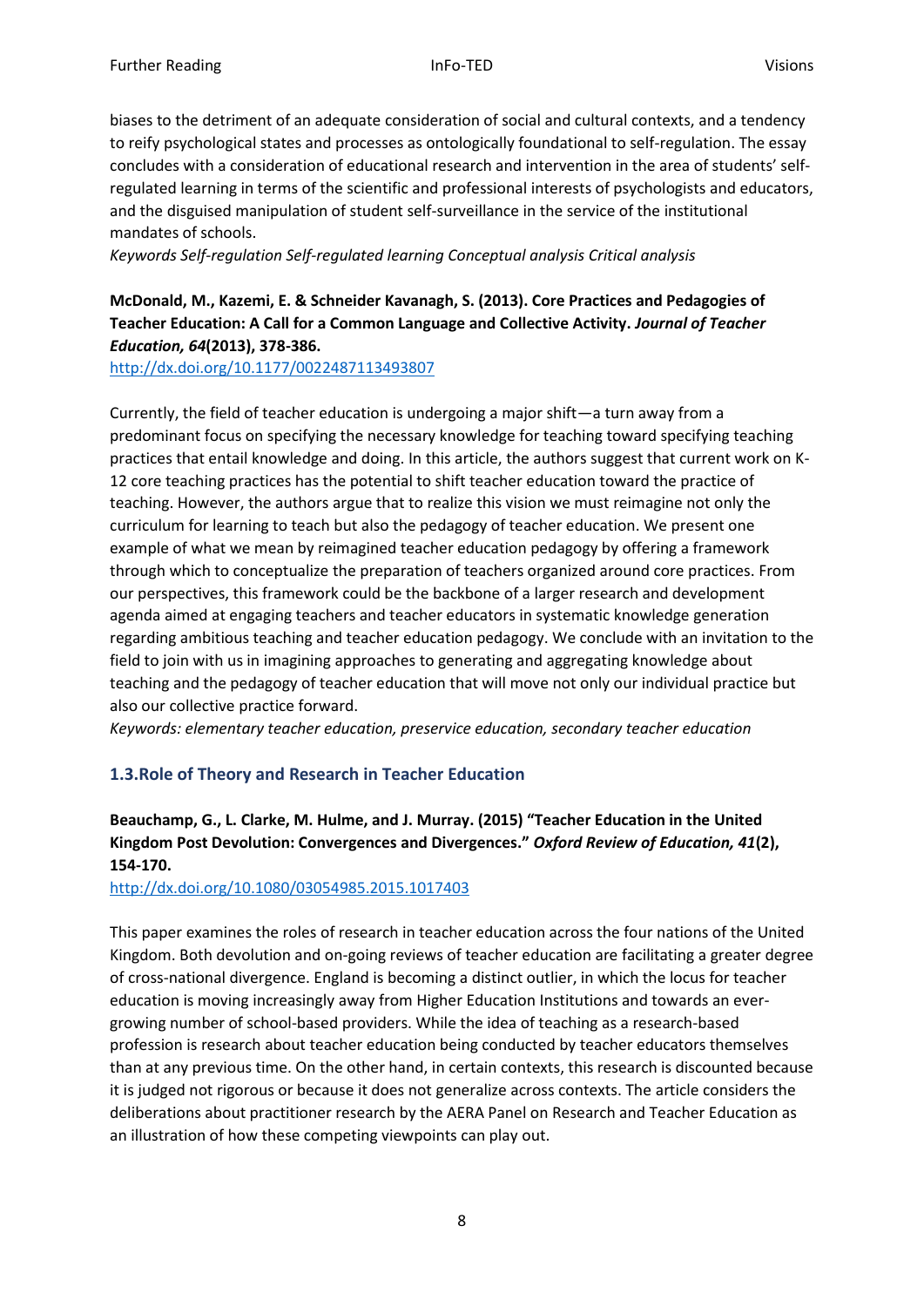### **Bos, P. van den, & Brouwer, J. (2014). Learning to teach in higher education: how to Link theory and practice.** *Teaching in Higher Education, 19***(7), 772-786.** <http://dx.doi.org/10.1080/13562517.2014.901952>

In this study the learning process of 12 Dutch novice university teachers was monitored during a fivemonth induction programme. The teachers were interviewed before and after the programme and were asked to fill in several email logbooks during the programme. A change process was identified, in which experiencing and experimentation played a central role. In particular, modelling by the teacher educator, the observation of video cases, reflection on these with peers and experiencing success in their own practice seemed to be important incentives that encouraged teachers to adopt and eventually implement new pedagogical approaches. On the basis of our data, we think that teachers' conceptions and teaching practice are best developed simultaneously and that the design of induction programmes should support this process.

*Keywords: higher education; professional development; reflection in action; teacher education; induction programmes; induction programmes* 

**Hodson,E., Smith, K. & Brown, T. (2012). Reasserting theory in professionally based initial teacher Education.** *Teachers and Teaching: theory and practice, 18***(2), 181–195.**  <http://dx.doi.org/10.1080/13540602.2012.632269>

Conceptions of theory within initial teacher education in England are adjusting to new conditions where most learning how to teach is school-based. Student teachers on a programme situated primarily in an employing school were monitored within a practitioner enquiry by their university programme tutors according to how they progressively understood theory. The tutors meanwhile also focused on how their own conceptions of theory responded and evolved in relation to their students' changing perceptions. This resulted in the students retrospectively identifying and developing theoretical and analytical capabilities. University sessions became a reflective platform from which to critically interrogate the emergent story of what it is to be a teacher in a school. There are implications for schools and universities about what it is to learn to be a teacher. *Keywords: theory; employment-based; initial teacher education; subjectification; apprenticeship* 

### **Krokfors, L., Kynäslahti, H., Stenberg, K., Toom, A., Maaranen, K., Jyrhämä, R., Byman, R. & Kansanen, P. (2011). Investigating Finnish teacher educators' views on research-based teacher education.** *Teaching Education 22(1)* **1-13.**

<https://doi.org/10.1080/10476210.2010.542559>

In this article, we examine teacher educators' views on research-based teacher education. Finnish research-based teacher education has four characteristics: (1) the study programme is structured according to a systematic analysis of education; (2) all teaching is based on research; (3) activities are organized in such a way that students can practice argumentation, decision-making and justification when inquiring about and solving pedagogical problems; and (4) the students learn formal research skills during their studies. According to the results, teacher educators appreciate the research-based approach to which the university is committed, although they were sceptical about how well this vision transfers to the students.

*Keywords: teacher education policy; teacher education curriculum* 

**Sjølie, E. (2014). The role of theory in teacher education: reconsidered from a student teacher perspective.** *Journal of Curriculum Studies, 46***(6), 729-750.**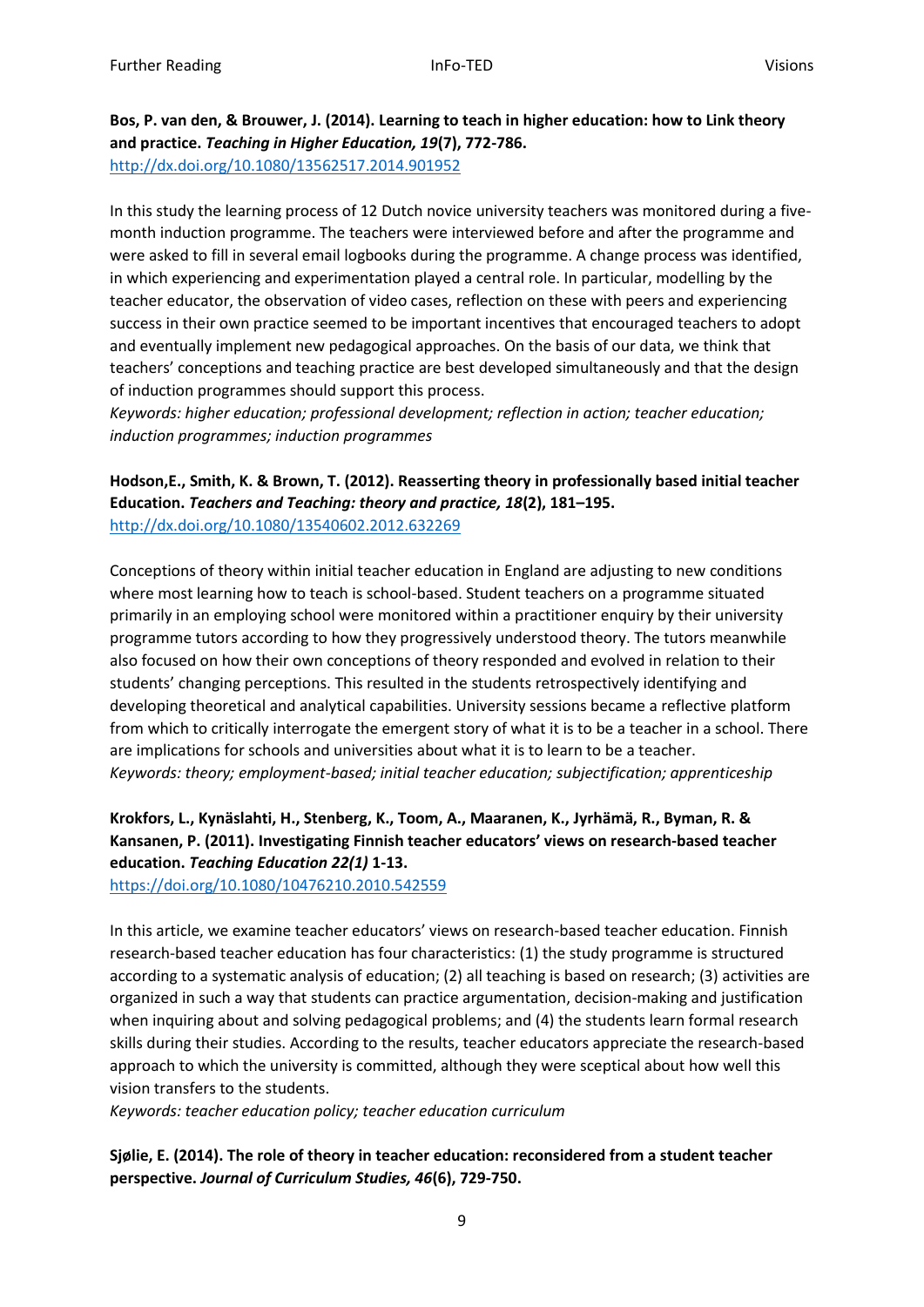#### <https://doi.org/10.1080/00220272.2013.871754>

With the persistent criticism of teacher education as a backdrop, this article explores the common perception that teacher education is too theoretical. This article takes the view that the student teachers' assumptions regarding the concept of theory affect how they engage with theory during initial teacher education. Using a qualitative approach, this study examines student teachers' conceptualizations of the nature and role of theory in teacher education. The results indicate conflicts between student teachers' assumptions about theory in general and pedagogical theories in particular, and also between a narrow conception of the nature of theory and a more nuanced understanding of the purpose of theory. Student teachers' encounter with pedagogy as an academic discipline—with a different epistemology than the one they know from their discipline-specific studies— seems to cause considerable struggle that often ends in a devaluation and denigration of theory in teacher education. The implications of these findings for teacher education are discussed. *Keywords: theory–practice relationship; teacher education; pre-service teachers; student teacher beliefs; pedagogy* 

### **Westbury, I., Hansen, S-E., Kansanen, P. & Björkvist, O. (2005). Teacher education for researchbased practice in expanded roles: Finland's experience.** *Scandinavian Journal of Educational Research, 49***(5), 475-485.**

<http://dx.doi.org/10.1080/00313830500267937>

Preparing teachers for a research-based professionalism has been the central mission of teacher education in Finland since the mid-1970s. More recently, as a result of such national policy developments as school-based curriculum development and local decision-making, the conception of teachers' work and professionalism has expanded. Drawing on experience within the teacher education programmes at the University of Helsinki and A˚ bo Akademi University, this paper discusses some of the programmatic issues that these developments have raised in class-teacher, i.e. ''elementary'', teacher education programmes. We focus in particular firstly on the research thesis that is a part of every teacher education programme in Finland, and the hallmark of the researchbased professional ideal; and, secondly on the emerging issues that derive from the need to incorporate the expanded understanding of the teacher's role within the curriculum of teacher education.

*Keywords: Curriculum of teacher education; Research-based teaching; Student teaching; Teacher education* 

#### **Winch, C. (2012). For philosophy of education in teacher education.** *Oxford Review of Education, 38***(3), 305–322.**

<http://dx.doi.org/10.1080/03054985.2012.693299>

The time has come to re-assess the role that Philosophy has to play in the education of teachers, both at the beginning of and during their careers. The currently fashionable craft conception of teaching is inadequate as a preparation for a career in teaching. Philosophy of Education has an important role to play in preparing for a career in teaching. First, it enables teachers to acquire a grasp of the conceptual field of education and an ability to find their way around the often contested views within that field, which in turn impinge upon the normative structure of particular education systems. Second, it enables them to understand better the conceptual debates that involve the subjects that they are teaching. Third it enables teachers to understand the scope and limits of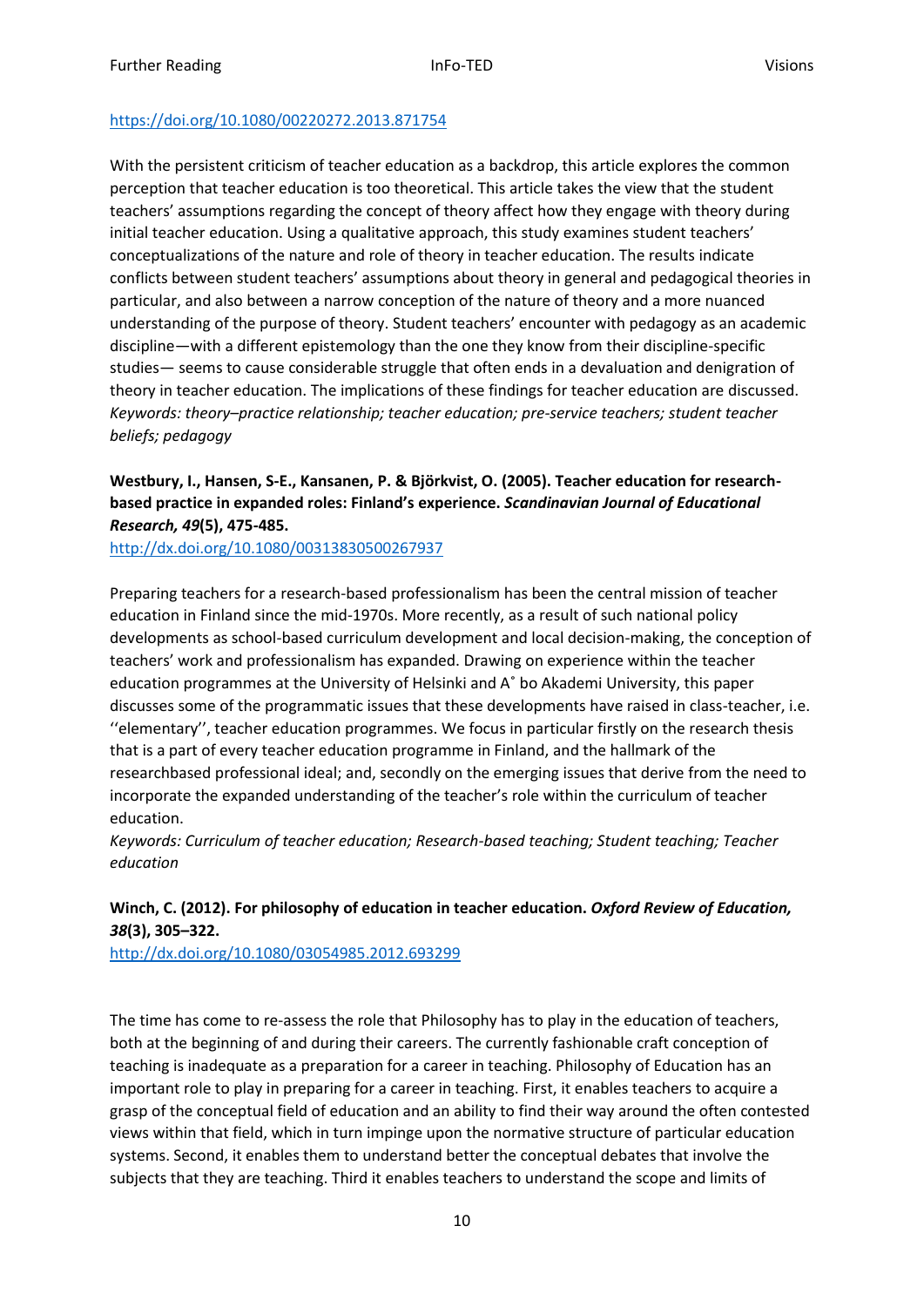empirical research in education and the relationships between that research and conceptual issues in education. These claims are discussed with examples, and recent government statements about standards and competences in teaching are looked at through the perspective of a conceptually informed, career-oriented profession of teaching. Reasons for the past decline of philosophy of education in teacher education and how they might be avoided in the future are also reviewed. *Keywords: philosophy; contestability; occupational capacity; standards; aims; assessment* 

### **Winch, C., Oancea, A., & Orchard, J. (2013).** *Research and Teacher Education: the BERA-RSA Inquiry: The contribution of educational research to teachers' professional learning – philosophical understandings.* **London: British Educational Research Association. 11 pp.**

Introduction - Three aspects of teachers' professional knowledge - The textured nature of professional judgement - Possible implications for teacher education in the future. In this paper, we argue from principle that teacher education needs to enable a positive relationship between educational research and practice, which recognises and benefits from the complementarity between the knowledge that educational research generates and the knowledge that teachers need to undertake their job well. The argument proceeds as follows. We identify three interconnected and complementary aspects of teachers' professional knowledge: situated understanding (sometimes described as 'tacit knowledge', other times as 'phronesis'); technical knowledge; and critical reflection (as reflection in action, as scholarship and as systematic enquiry). With reference to two popular conceptions of the good teacher (as craft worker and executive technician), we suggest that while each of these aspects of knowing reflects something of the qualities that good teachers need, any one on its own is insufficient. For example, the 'craft' conception, popular in recent policy discourse, overplays the value of situated professional knowledge at the expense of technical knowhow and critical reflection; while the 'executive technician' view foregrounds the contribution of teachers' technical knowhow to effective classroom practice at the expense of situated professional judgement. The former conception responds to the uncertainty of practice by placing faith in 'common sense' and experience and denying the value of research; the latter responds to it by calling for strong statements of 'what works' and dismissing any research that doesn't deliver them. In contrast to such monodimensional conceptions, a textured notion of professional judgement encompasses a complementary and mutually enriching relationship between all three aspects of professional knowledge. Research can play a role in relation to each of these dimensions and enhance their joint effectiveness. Engagement with/in research and awareness of research processes and findings may contribute to the richness of reflection required in practical deliberation, while enriching research itself through bringing it closer to the fluidity and immediateness of practice. Further, research can contribute to teachers' technical knowledge by offering them warrants for action, reference points for decisions and practical toolboxes; conversely, teachers' systematic reflection on their professional action can be beneficial for the refinement and interpretation of research-based readings of pedagogical situations. And finally, a body of theory is important in enabling teachers to discriminate autonomously between good sense and common sense; the professional teacher exercises discretion and judgment to evaluate educational research. Thus, professional practice makes the following demands of teachers: practical understanding and knowhow, a good conceptual understanding of education and teaching, and the ability to understand, interpret and form critical judgements on empirical research and its relevance to their particular situation. In the final part, we go on to consider what form teacher education must take if it is to foster professional judgement and what role research might play in fostering it. We conclude that in principle research can both enrich (and be enriched by) teachers' professional knowledge but that to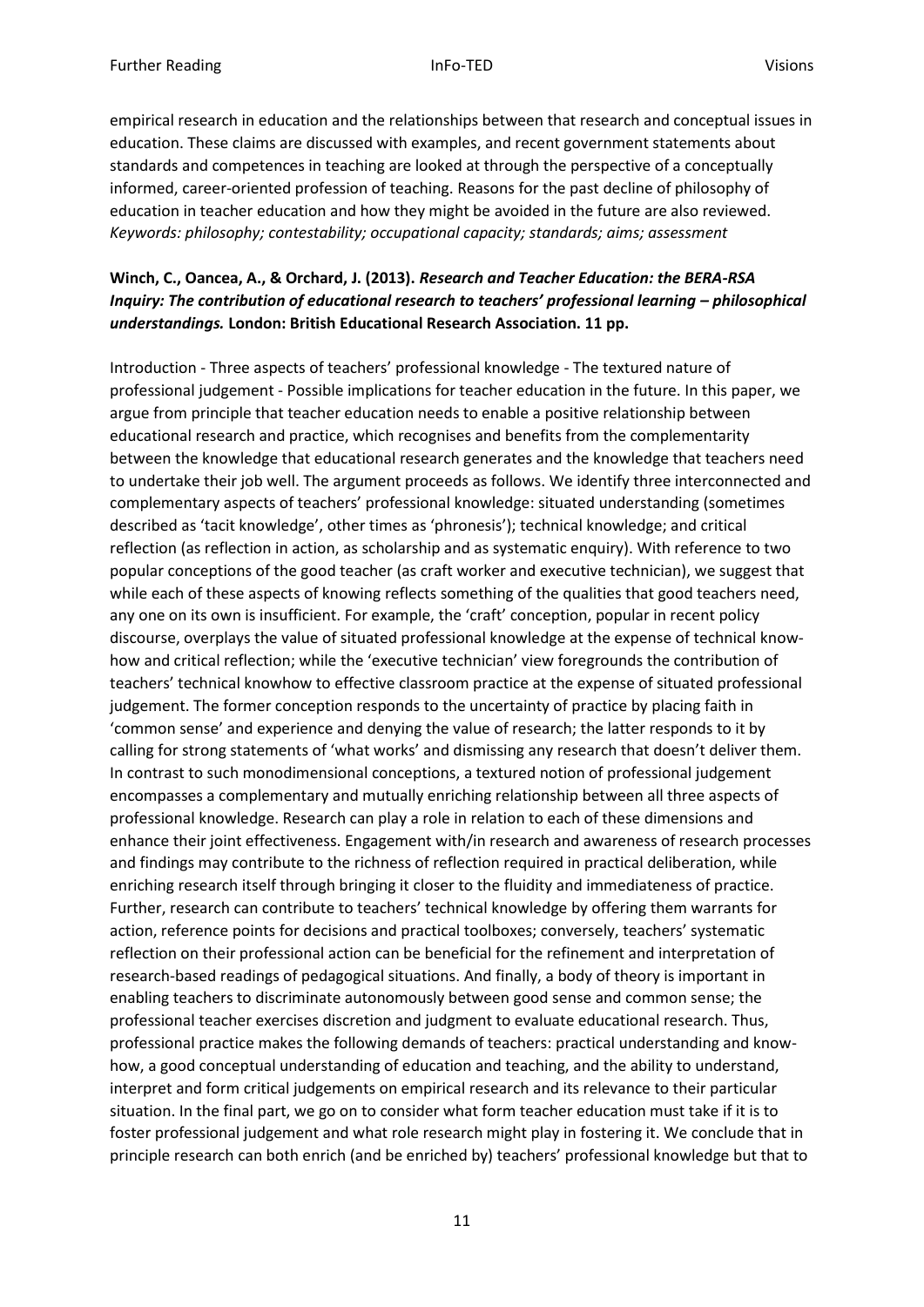build this relationship in a holistic way into teacher education programmes and partnership models presents considerable practical challenges.

### **Winch, C., Oancea, A., & Orchard, J. (2015). The contribution of educational research to teachers' professional learning: philosophical understandings.** *Oxford Review of Education, 41***(2), 202-216.** <https://doi.org/10.1080/03054985.2015.1017406>

In this paper, we argue from principle that teacher education must enable a positive relationship between educational research and teaching knowledge and practice. We discuss two popular conceptions of good teaching, which conceive of the teacher as craft worker and as executive technician, and suggest that, while each of these aspects of knowing reflects something of the qualities that good teachers need, any one on its own is insufficient. In contrast to such monodimensional conceptions, a research-based textured notion of professional judgement encompasses a complementary and mutually enriching relationship between different aspects of professional knowledge and practice. We identify three interconnected and complementary aspects of teachers' professional knowledge: situated understanding; technical knowledge; and critical reflection. Accordingly, teaching as professional endeavour demands of teachers practical know-how, conceptual understandings of education, teaching and learning, and the ability to interpret and form critical judgements on existing knowledge and its relevance to their particular situation. We conclude that in principle research can both enrich and be enriched by teachers' professional knowledge and practice but that to build this relationship in a holistic way into teacher education programmes and partnership models presents considerable practical challenges.

### <span id="page-11-0"></span>**1.4.Cooperation Schools – Universities**

**Ariza, R.P., Pozo, R.M. del, Toscano, J.M. (2002). Conceptions of school-based teacher educators concerning ongoing teacher education.** *Teaching and Teacher Education ,18***(2002), 305-321.**  [https://doi.org/10.1016/S0742-051X\(01\)00071-3](https://doi.org/10.1016/S0742-051X(01)00071-3)

In this work we describe and analyze the conceptions of 28 teacher educators on the principles, contents, methods, and evaluation of ongoing teacher education, taking the model of teacherresearcher as the theoretical referent. The data obtained with an Inventory of Beliefs on Teacher Education were submitted to classical statistical and to multifactorial analyses. The statistical analysis showed that most of the subjects agree that ongoing teacher education has to be developed around problems of professional practice and in contexts of curricular innovation, and disagree with a technical model of this education developed around academic disciplines. The multifactorial analysis identified four factors which together account for more than 50% of the variance, and which generally reaffirm these tendencies.

### **Brown, T., Rowley, H. & Smith, K. (2016).** *The beginnings of school led teacher training: New challenges for university teacher education***. School Direct Research Project. Final Report. Manchester: Manchester Metropolitan University.**

<https://e-space.mmu.ac.uk/id/eprint/602385>

Executive Summary x Introduction x Literature Review x Teacher education in England x Methods x Analysis of Findings x Local market conditions shape teacher education provision x School ledtraining is altering the balance of power away from universities x The composition of universities' contribution to teacher training is changing x The composition of trainee pedagogical experience is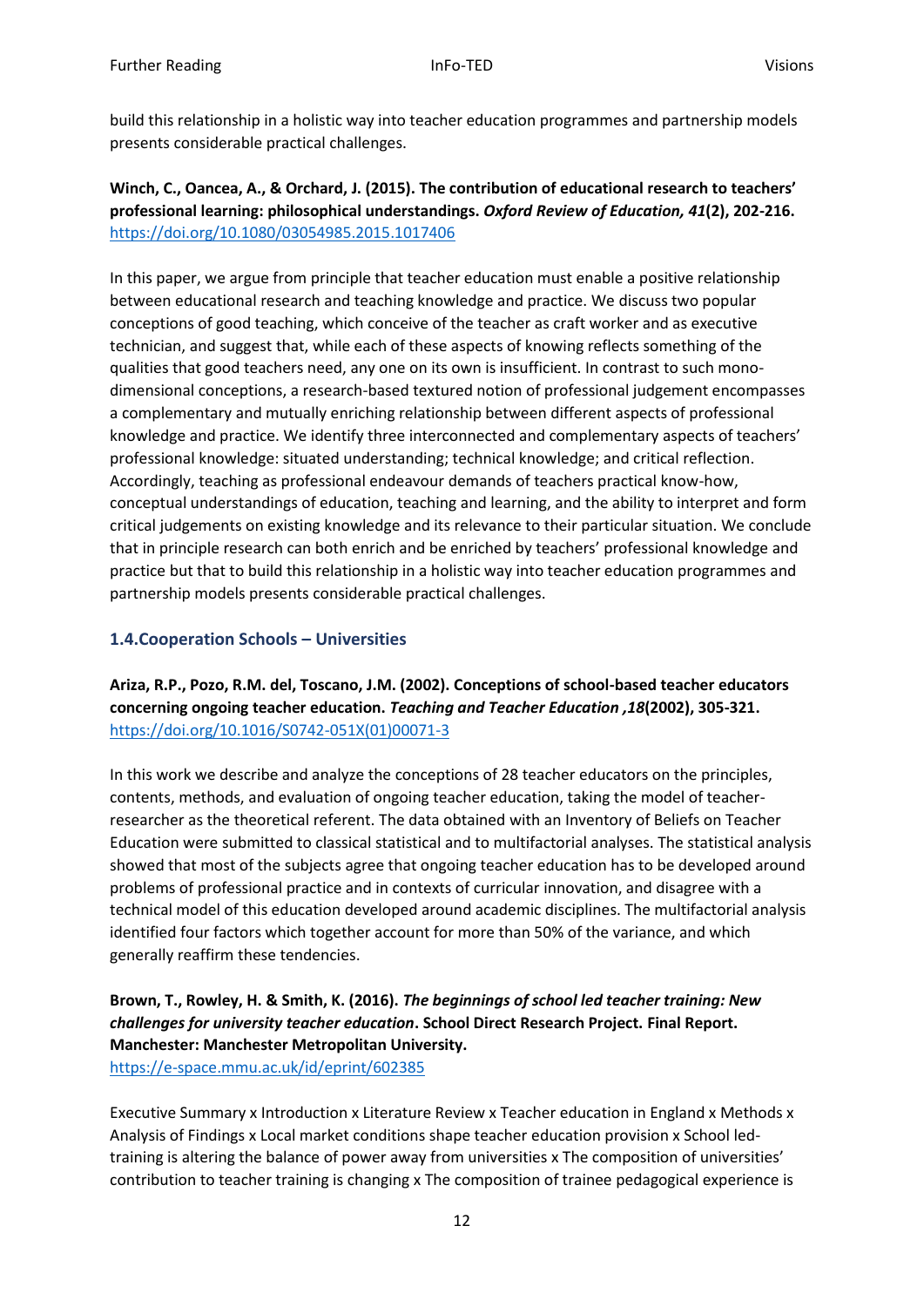being reconfigured x Conceptions of pedagogical subject knowledge vary between schools and universities x New research priorities are redefining teacher educator professionalism x Future Implications x A distinctive role for universities in teacher education x Outputs from Project x Publications x Presentations

### **Burn, K., Mutton, T., & Hagger, H. (2017). Towards a Principled Approach for School-Based Teacher Educators: Lessons from Research. In: M.A. Peters et al. (eds.),** *A Companion to Research in Teacher Education***. Singapore: Springer Nature. pp. 105-120.**  [https://doi.org/10.1007/978-981-10-4075-7\\_7](https://doi.org/10.1007/978-981-10-4075-7_7)

This chapter has its origins in our attempt to provide a summary of key insights into teacher education, written for teachers in school who are increasingly taking responsibility for designing (and not merely implementing) curricula for beginning teachers' school-based professional learning. Sections: 1 Understanding the Challenges of Learning to Teach .1.1 The Nature of Teachers' Knowledge and Expertise 1.2 The Ways in Which Learning to Teach Differs from Other Kinds of Learning 1.3 The Tensions Inherent in Sustaining a Dual Identity as Teacher and Learner 2 Understanding Beginning Teachers as Learners 2.1 The Preconceptions that Trainees Bring with Them 2.2 Trainees' Orientations Towards Learning from Experience 3 Developing Research-Informed and Practice-Sensitive Principles 4 Framing the Future Research Agenda 4.1 How Do Beginning Teachers Solve the Dilemmas and Deal with the Dichotomies They Face? 4.2 How Might Schools Be Transformed as Learning Environments for Teachers? 4.3 How Does Acting as School-Based Educator Impact on the Practice of Experienced Teachers? 4.4 What Role Should School-Based Teacher Educators Play in Further Research?

### **Escalié, G., & Chaliès, S. (2016). Supporting the work arrangements of cooperating teachers and university supervisors to better train preservice teachers: a new theoretical contribution.** *European Journal of Teacher Education, 39***(3), 302-319.**

<https://doi.org/10.1080/02619768.2016.1185098>

This longitudinal case study examines whether a school-based training scheme that brings together different categories of teacher educators (university supervisors and cooperating teachers) engenders true collective training activity and, if so, whether this collective work contributes to preservice teacher education. The scheme grew out of a recent French reform policy. The study is based on an original theoretical conception of teacher education that borrows postulates from a theory of learning and collective action (Wittgenstein 1996). Illustrated by excerpts from post-lesson meetings and selfconfrontation interviews, the results suggest that the training scheme does not always lead to collective training activity. The difficulties are notably due to disagreement between the educators about attributing meaning to the pre-service teacher's classroom activity, which hampers professional development. On this basis, proposals are made to contribute to an effective and authentically shared supervision process and to reposition training activity at the heart of the processes of pre-service teacher professional development.

*Keywords Professional training; schoolbased teacher education; preservice teacher education* 

### **Lefever-Davis, S., Johnson, C. & Pearman, C. (2007). Two Sides of a Partnership: Egalitarianism and Empowerment in School-University Partnerships.** *The Journal of Educational Research, 100***(4), 204- 210.**

<https://doi.org/10.3200/JOER.100.4.204-210>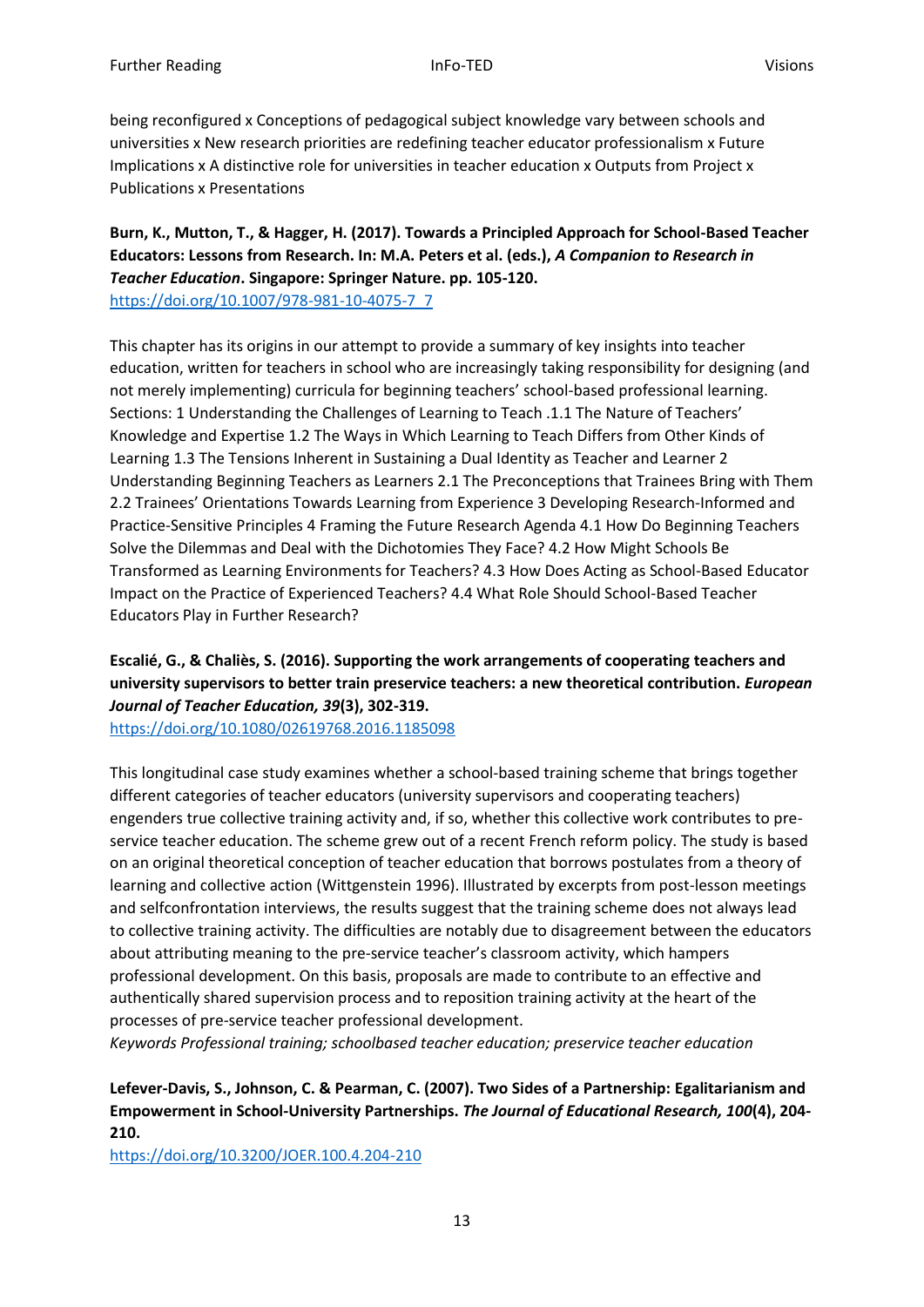Partnerships between universities and public schools that recognize the interdependence and mutual benefits derived from an alliance have become a cornerstone of educational restructuring (C. Dean, P. Lauer, & V. Urquhart, 2005; J. L. Goodlad, 1991; Holmes Group, 1990). Although interrelated, these partners exist in distinctive milieus in which roles and expectations differ. Effective partnerships honor the distinct characteristics of each while ensuring egalitarianism between the 2 partners. Mutually beneficial goals, valuing each party's unique contributions, and receipt of benefits based on involvement are critical for the egalitarianism that is realized between the partners. Those ideas are achieved on the basis of relationships developed between the participants. Histories of affiliation have implications for the type of partnership relationship that is developed and its effectiveness in being mutually beneficial. The authors describe relationships that were formed between a university and 2 elementary schools. They also illustrate unique historical relationships between the university and the schools, contextual factors of the schools that influenced these relationships, implications of these relationships for the degree of egalitarianism realized, and the way that this is reflected in the communicative stances taken by the partners. The impact of these factors on conditions that contribute to successful partnerships, such as a shared vision of simultaneous renewal, active and open communication between all partners, and ensured true egalitarianism and empowerment is explored. Key words: egalitarianism and empowerment, partnerships, public elementary- and universitylevel schools.

### **Salo, A., Uibu, K., Ugaste, A., & Rasku-Puttonen, H. (2015). Student-Teachers' And School-Based Teacher Educators' Beliefs About Teaching Practices And Instructional Goals.** *Procedia - Social and Behavioral Sciences, 191***(2015), 2203–2212.**

<https://doi.org/10.1016/j.sbspro.2015.04.295>

Beliefs about teaching are integrated into teaching practices and instructional goals that impact teachers' professional development. The aim of the research was to identify the beliefs that studentteachers and school-based teacher educators have about the development of pupils' cognitive and social competences. First-year student-teachers and school-based teacher educators completed a questionnaire. The results revealed that the teachers' beliefs vary according to their teaching experience. The student teachers preferred practices that were aimed at mechanical acquisition. The teacher educators' choices of teaching practices were aimed at developing the pupils' learning competences and the implementation of competence-based tasks. To support the student-teacher's professional development and formation of their beliefs, it is important to implement different combinations of teaching practices.

*Keywords: effective teaching; teachers' beliefs; school-based teacher educator; student-teacher*

### <span id="page-13-0"></span>**2.Roles and Professional Conceptions of Teacher Educators**

### **Loughran, J. (2014). Professionally Developing as a Teacher Educator.** *Journal of Teacher Education, 65***(4), 271-283.**

<https://doi.org/10.1177/0022487114533386>

There is growing interest in the professional development of teacher educators as the demands, expectations, and requirements of teacher education increasingly come under scrutiny. The manner in which teacher educators learn to traverse their world of work in the development of their knowledge, skills, and ability is important. This article outlines some of the crucial shaping factors in that development, including the transition associated with becoming a teacher educator, the nature of teacher education itself, and the importance of researching teacher education practices. Through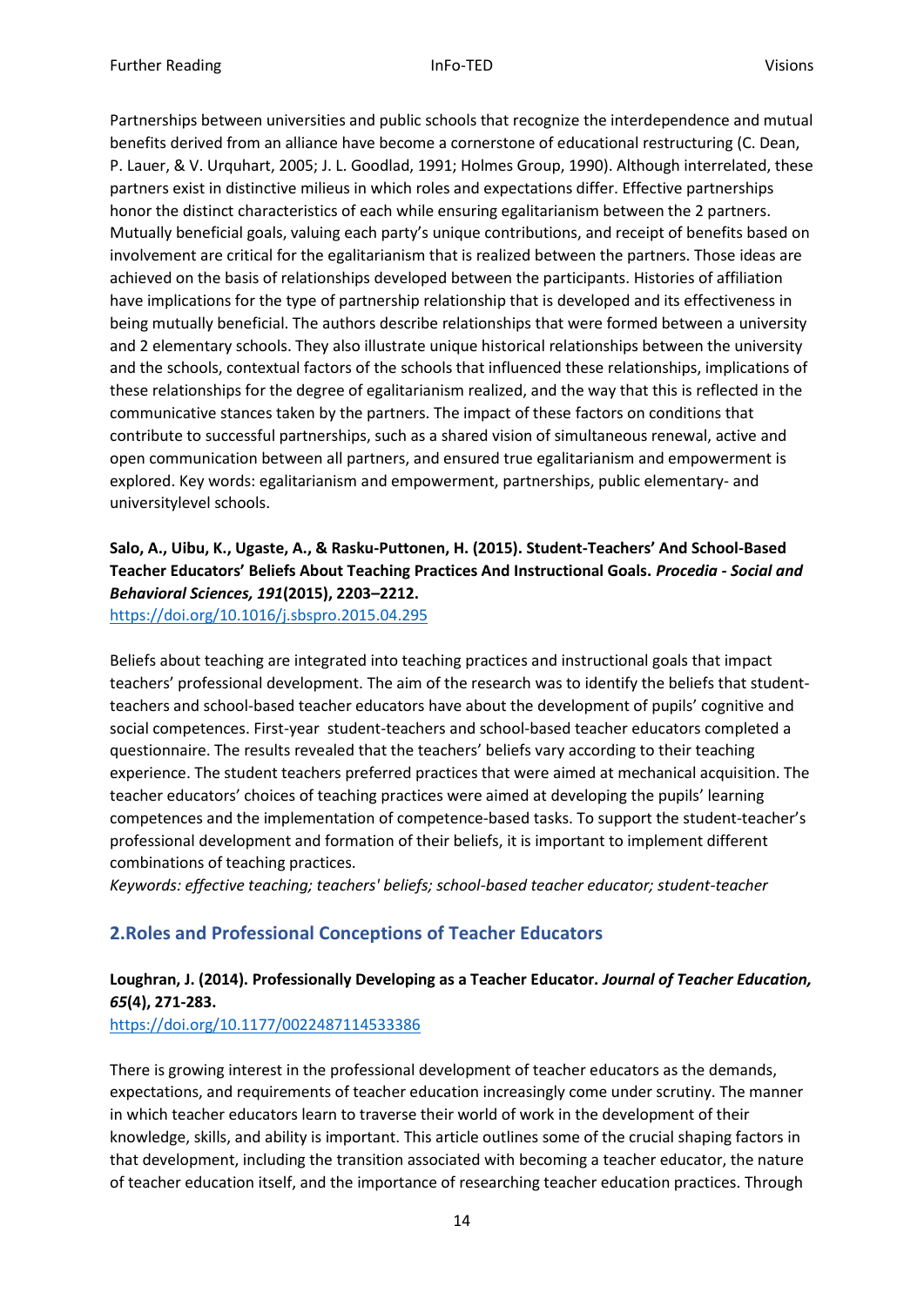a careful analysis of these features, a framework for better understanding what it might mean to professionally develop as a teacher educator is proposed. The framework is designed to draw serious attention to the major aspects of teaching and learning about teaching that are central to shaping scholarship in teacher education and offer insights into the ways in which teacher educators' professional development might be better understood and interpreted. Keywords professional development, professional vision, teacher education preparation, teacher learning, teacher research

#### **Lunenberg, M., Dengerink, J., & Korthagen, F. (2014).** *The Professional Teacher Educator. Roles, Behaviour, and Professional Development of Teacher Educators***. Rotterdam/Boston/Taipei: Sense Publishers.**

<https://link.springer.com/book/10.1007/978-94-6209-518-2>or [https://books.google.nl/books?hl=nl&lr=&id=9SnIBAAAQBAJ&oi=fnd&pg=PR5&ots=6mD78M8GLQ&](https://books.google.nl/books?hl=nl&lr=&id=9SnIBAAAQBAJ&oi=fnd&pg=PR5&ots=6mD78M8GLQ&sig=xqrODPLV0-pOM3sQ_nn6RhbiVVI&redir_esc=y#v=onepage&q&f=false) [sig=xqrODPLV0-pOM3sQ\\_nn6RhbiVVI&redir\\_esc=y#v=onepage&q&f=false](https://books.google.nl/books?hl=nl&lr=&id=9SnIBAAAQBAJ&oi=fnd&pg=PR5&ots=6mD78M8GLQ&sig=xqrODPLV0-pOM3sQ_nn6RhbiVVI&redir_esc=y#v=onepage&q&f=false)

This book is a review of more than twenty years of international research on teacher educators. It offers a solid overview of what is known about the professional roles, professional behaviour and professional development of teacher educators. A systematic analysis of the focus, methods and data sources of 137 key publications on teacher educators make this book into an important reference work for everyone interested in the work of and research on teacher educators. There is a growing consensus that teacher educators largely determine the quality of teachers and hence, the quality of education. Through this book, Lunenberg, Dengerink and Korthagen provide not only insights into the various roles of teacher educators and the complexity of their work, but they also discuss building blocks for ongoing structured and in-depth professional development. The authors clarify that if we wish to take 'being a teacher educator' seriously, it is imperative that we build our understanding on research data. The book shows that although the number of studies on teacher educators is growing, the research in this field is still scattered. The authors highlight the need to create a coherent research programme on teacher educators and provide concrete suggestions for such a programme.

### **Maaranen, K., Kynäslahti, H., Byman, R., Jyrhämä, R., & Sintonen, S. (2019). Teacher education matters: Finnish teacher educators' concerns, beliefs, and values.** *European Journal of Teacher Education, 42***(2), 211-227.**

<https://doi.org/10.1080/02619768.2019.1566317>

The professional development of teacher educators is gaining increasing interest globally. However, not so many studies have been carried out in the Finnish context, which is somewhat surprising considering that the Finnish education system and teacher education has gained so much interest worldwide. This study investigates Finnish teacher educators' concerns, beliefs and values. The results show that teacher educators experienced a variety of concerns in their work, in the beginning mainly dealing with the position and being a novice, and later they became more concerned with heavy workloads and practical teaching-related matters. The teacher educators studied considered the students' education to be the most important aspect of their work.The research-based nature of teacher education was also felt to be very important, along with its community aspects, and their own specialization. In general,Finnish teacher educators considered their work to be important. *Keywords: Teacher educators; teacher education; concerns; beliefs*

#### **Pereira, F., Lopes,A. & Marta, M. (2015). Being a teacher educator: professional identities and conceptions of professional education.** *Educational Research, 57***(4), 451-469.**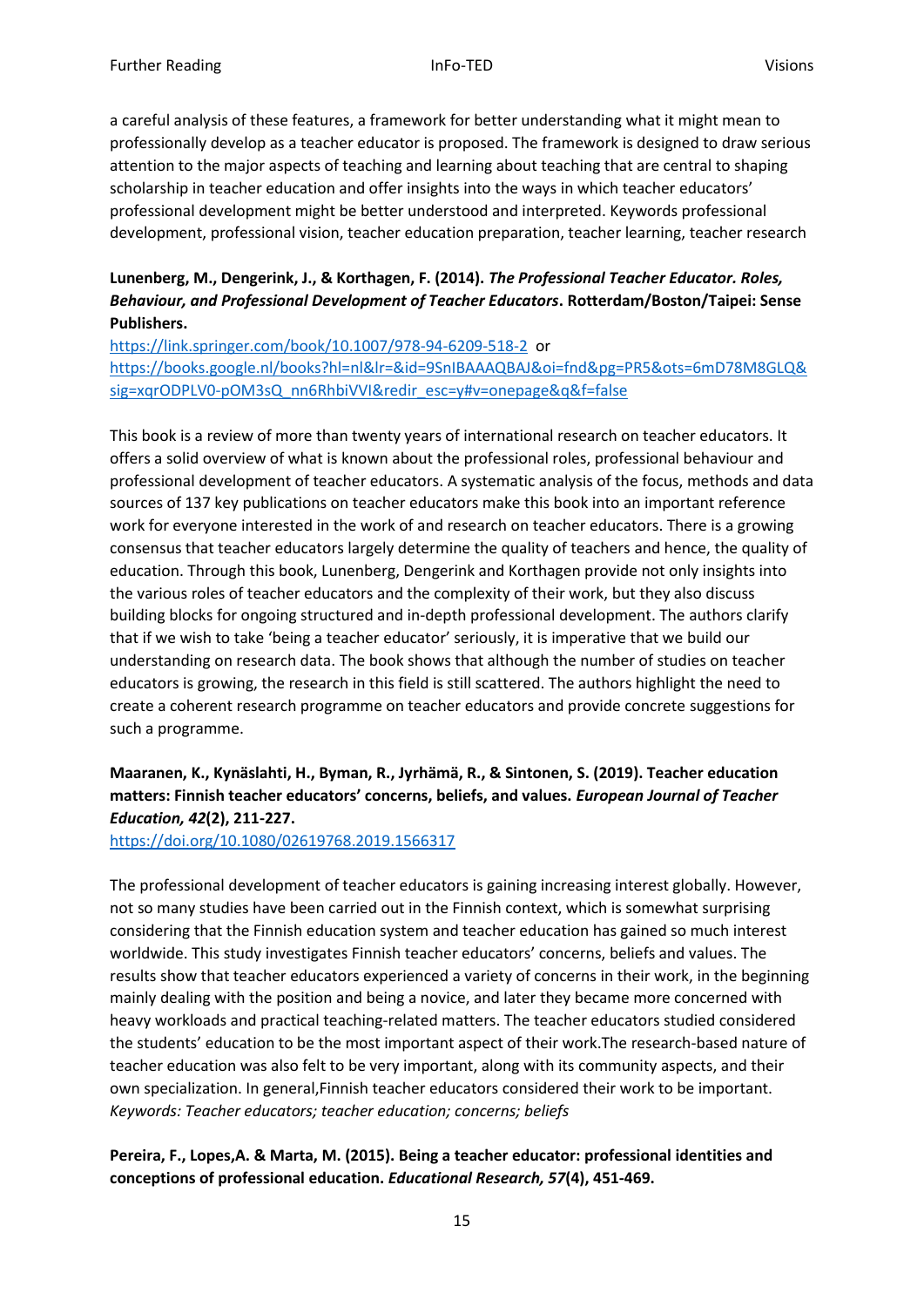#### <http://dx.doi.org/10.1080/00131881.2015.1078142>

Background: This study consists of an analysis of the conceptions that teacher educators have of their work, identifying the relationship between their professional identities and their views of the professional qualities of the future teachers. Method and design: Semi-directive interviews with 19 teacher educators of a primary education teachers course were held, and qualitative analysis was undertaken. It was important to listen to the teacher educators in terms of meanings that were indicative of their identities, of their conceptions of teaching in primary education and of the corresponding professional teachers. Findings: The findings are grouped into four categories of professional identities of teacher educators: academic, cooperative, dual and supervisor (the latter two being mediating identities), and those different conceptions about school education and teacher professional work. The conceptions show similarities and divergences in terms of the knowledge that they think is important, their beliefs and personal values, the matters that they problematise and their performances as professional trainers and educators of future teachers. Conclusions: These findings enable us to understand that the identity of teacher educators, in the case studied, is largely built on a foundation of past and present experience gained in the field of school education. The exception is of the academic sort of teacher educators, whose identity appears to be based on the restricted area of initial teacher education.

*Keywords: teacher educator's identities; initial teacher education; teaching as a helping profession; mediation* 

**Shagrir, L. (2015): Working with students in higher education – professional conceptions of teacher educators.** *Teaching in Higher Education, 20***(8), 783-794.**  <http://dx.doi.org/10.1080/13562517.2015.1085854>

The objective of this research is to identify the professional conceptions that guide teacher educators in their work with students, to learn about the nature of these conceptions and to distinguish among them. This aim is important because the conceptions formulated by those working in higher education guide their professional practice and affect their everyday conduct. Multidimensional categorical content analysis of the data shows that the conceptions can be characterized according to specific criteria. The research findings reveal three types of conceptions. The first conception is that the role of teacher-educators is to assist students in succeeding in their studies and to expand ties with them. The second conception is that teacher-educators should empower students and help them grow and construct their professional identity as teachers. The third conception is that in guiding their students teacher-educators should mediate between teaching theories and practices. *Keywords: higher education; professional conceptions; teacher education; student teachers; teacher educators*

### **Smith, K. (2011). The multi-faceted teacher educator - a Norwegian perspective.** *Journal of Education for Teaching, 37***(3), 337–349.**

<https://doi.org/10.1080/02607476.2011.588024>

Within the broad theme of this special issue, the current article describes a turbulent Norwegian teacher education context in which two new teacher educators start work in a university. Like other nations, Norway is affected by international educational trends, some of which have a reductive impact on the teaching profession and on teacher education. The article discusses the many roles teacher educators have to hold and presents what the local context, a university's teacher education department, does to support new colleagues in developing individual roles and identities as teacher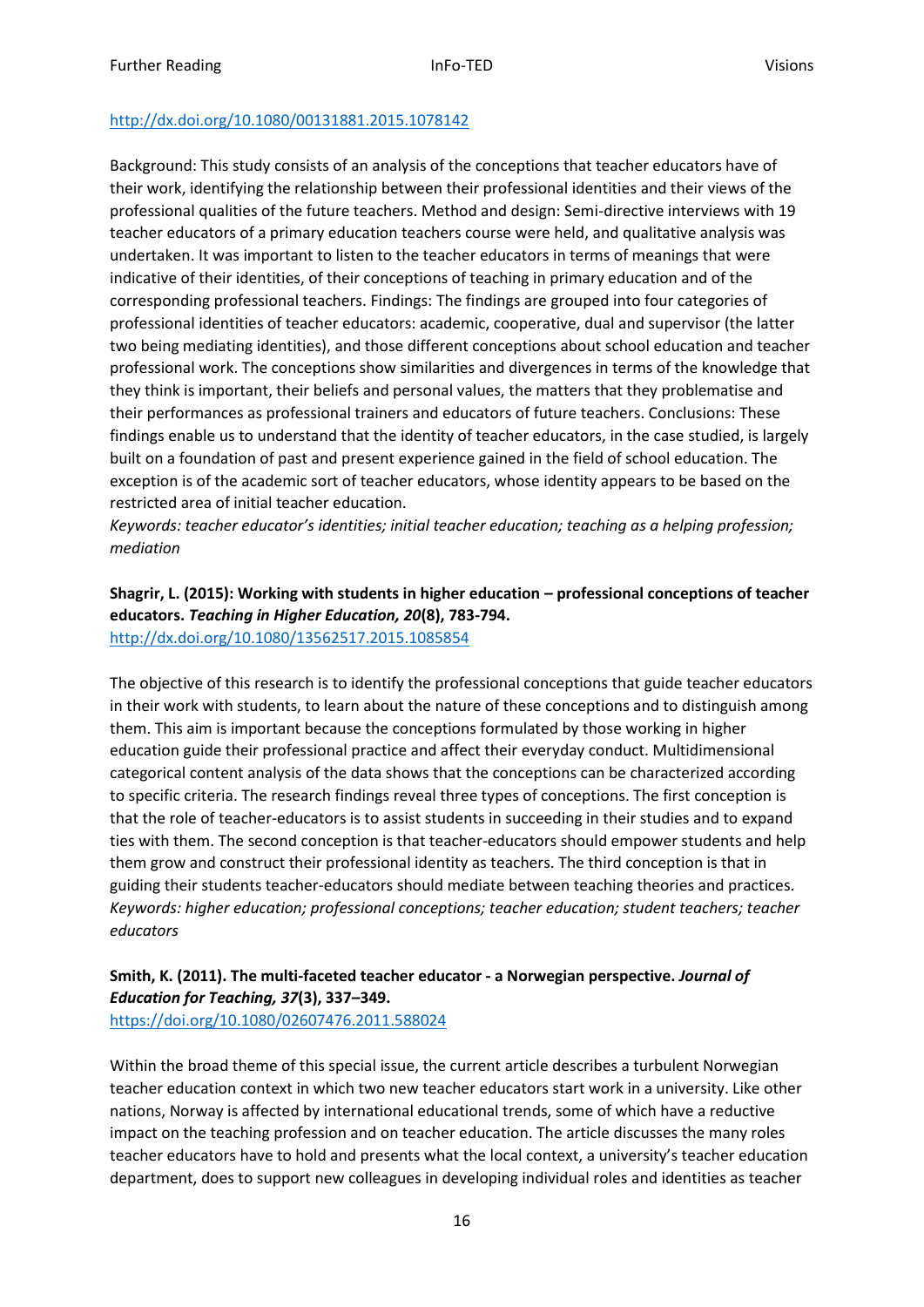educators which enable them to fit into the local culture and requirements. The article examines some of the many frustrations that teacher educators often feel are rooted in local, national and international movements, before it concludes with a quest for developing programme identity that builds on the strength of having a diverse staff of teacher educators.

## **Yuan, E.R. (2017). Exploring university-based teacher educators' teaching beliefs and practice: a Hong Kong study.** *Teaching in Higher Education, 22***(3), 259-273.**

<https://doi.org/10.1080/13562517.2016.1248393>

This study explores two higher education-based language teacher educators' teaching beliefs and how they implemented their beliefs in classroom practice. Drawing on data from in-depth interviews and classroom observation, the findings revealed the teacher educators' multiple and complex beliefs, which were derived from their past experiences and continued to be shaped and transformed through their professional work. The study also shows that while the participants tried to act in accordance with their beliefs in their teaching of teachers, they encountered some contextual obstacles (e.g. the 'publish-or-perish' system) which resulted in the gap between their beliefs and practice. Through their continuous reflections and agentive work, the teacher educators tried to close the gap and facilitate their students' learning to teach. This study concludes with some implications for current teacher education and higher education on how to promote language teacher educators' cognitive learning and continuous development. *Keywords Teacher educators; teaching beliefs and practice; higher education*

### <span id="page-16-0"></span>**2.1.(Cultural) Values and Ethics**

**Gutman, M. (2018). Ethical dilemmas in senior teacher educators' administrative work.** *European Journal of Teacher Education, 41***(5), 591-603.**  <https://doi.org/10.1080/02619768.2018.1531124>

The current study presents the professional experiences of senior teacher educators ('Associate Professors'), with an emphasis placed on ethical dilemmas they face during their administrative work.The main purpose is to characterize the critical incidents underlying these dilemmas, their interpretation, and the ways of balancing the different considerations in their resolution.A qualitative analysis of twelve narrative interviews pointed to four core values which underpinned the approaches taken by teacher educators in their handling of critical situations: perception of integrity, empathy and care, commitment to the institution, and the need to promote initiatives. Findings indicate that the concept of integrity is central to the decision making processes, but that this concept is interpreted differently according to the personality characteristics, experience, and educational vision of the interviewees. It is proposed to conduct further studies that examine the interpretation of 'integrity' as a concept among senior teacher educators. *Keywords: Ethical dilemma; teacher educators; administration*

### **Nash, R.J. (1991). Three Conceptions of Ethics for Teacher Educators.** *Journal of Teacher Education, 42***(3), 163-172.**

<https://doi.org/10.1177/002248719104200302>

Applied ethics courses in education emphasize an analytical or rules/principles ap proach to resolving ethical dilemmas. Two other fruitful approaches, character/struc ture and background beliefs/ideals, tend to be ignored or minimized in these courses. Every applied ethics course should include rigorous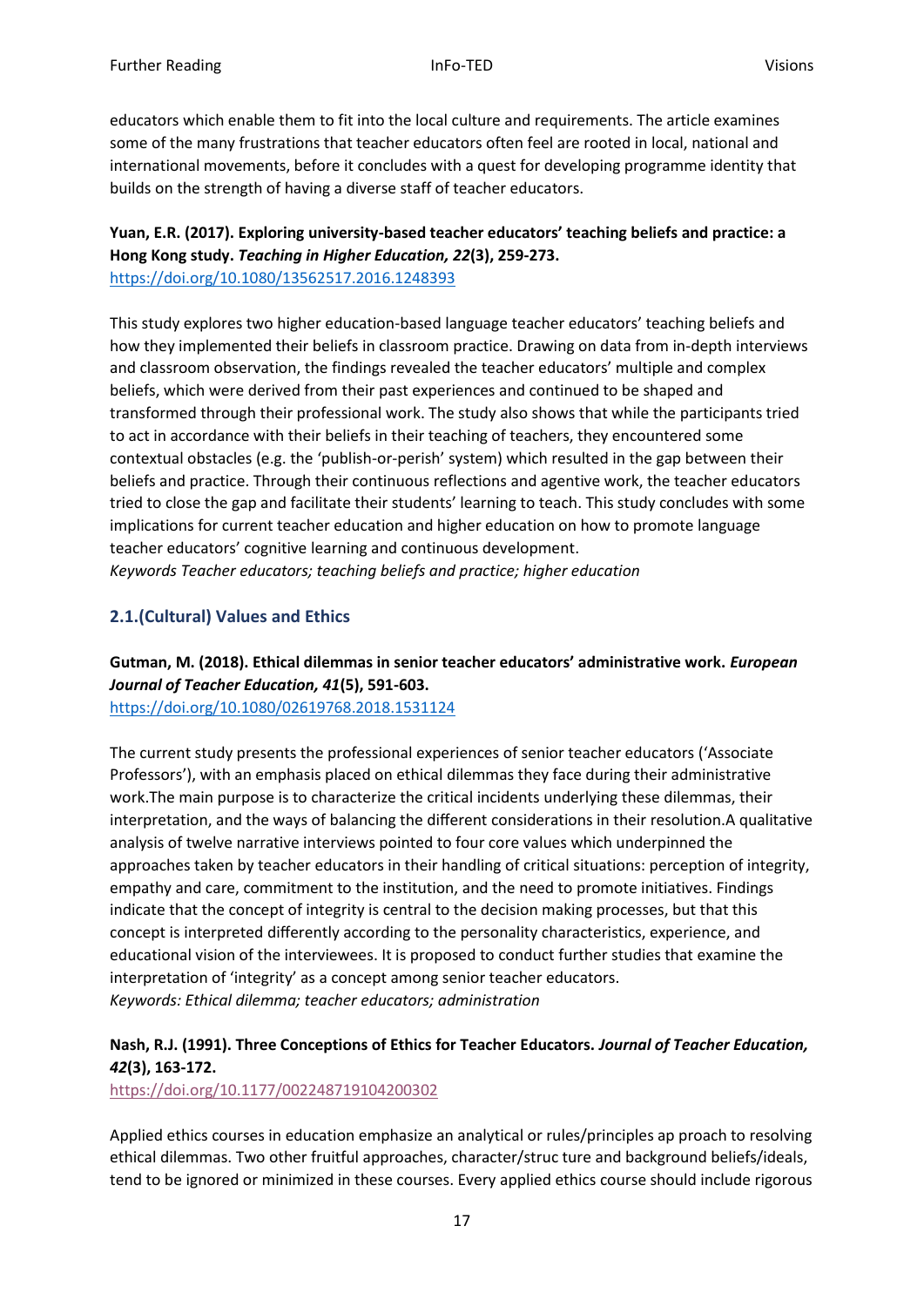preparation in all three approaches if teachers are to appreciate fully the complexity of ethical decision making. This essay attempts to restore a balance among the three approaches.

### **Sherman, G.L. (2016). Service Learning in Light of Emmanuel Levinas.** *Studies in Philosophy and Education, 35***(2016), 477-492.**

<https://doi.org/10.1007/s11217-015-9493-0>

Emmanuel Levinas, a twentieth century French Continental philosopher, proposed an original understanding of ethics which has serious implications for the particular activities within higher education designated as service learning and community service. First I will define service learning and community service and briefly review the theoretical and philosophical justifications typically employed to substantiate and ground these activities within higher education. Next, I will explicate key aspects from Levinas' ethical philosophy important for reconceptualizing service learning, and discuss their significance for related concerns in higher education about language and justice. Finally, in light of these considerations, I will suggest the profound implications of a Levinasian conception of service for higher education.

*Keywords: Levinas Service learning Community service Service Ethics Postmodern* 

**Skinner, B., & Abbott, L. (2013). An exploration of differences in cultural values in teacher education pedagogy: Chinese English language teacher trainees' perceptions of effective teaching practice review.** *Teacher Development, 17***(2), 228-245.**  <https://doi.org/10.1080/13664530.2012.753937>

This study reports the impact of different cultural values on the teacher education of Chinese teacher trainees. By examining their perceptions of the effectiveness of teaching practice feedback, the study uses Hofstede's dimension of 'individualism' (IDV) to explore the 'culture bumps' which may occur between teacher educators and trainees during their six-week, Hungarian teaching practice, part of their postgraduate diploma in TESOL (Teaching English to Speakers of Other Languages). Questionnaire, recorded conversation and interview explore how far Chinese trainees' perceptions are due to the different cultural orientations at play in this context. The findings have implications for teacher educators working with trainees from different cultural backgrounds, since there is a need to improve cross-cultural competence to avoid culture bumps and lead to a more effective TP review pedagogy.

*Keywords: TESOL; cultural competence; individualism; Chinese trainees; teaching practice review*

**Vandeputte, S. (2016). De lerarenopleider als geëngageerde professional - Pleidooi voor lerarenopleiders die in de wereld staan.** (the teacher educator as engaged professional - appeal for teacher educators who are conscious what is happening in the world). *Tijdschrift voor Lerarenopleiders, 37***(4), 65-67.** 

[https://registratiesite.brlo.nl/CMS/RPP/Organizations/1/Shops/1/Media%20Libraries/2/De%20lerare](https://registratiesite.brlo.nl/CMS/RPP/Organizations/1/Shops/1/Media%20Libraries/2/De%20lerarenopleider%20als%20ge%c3%abngageerde...%20(TVL-2016-37-4-07).pdf?mode=normal) [nopleider%20als%20ge%c3%abngageerde...%20\(TVL-2016-37-4-07\).pdf?mode=normal](https://registratiesite.brlo.nl/CMS/RPP/Organizations/1/Shops/1/Media%20Libraries/2/De%20lerarenopleider%20als%20ge%c3%abngageerde...%20(TVL-2016-37-4-07).pdf?mode=normal)

Ten volle bevatten wat er in de wereld gebeurt, dichtbij en veraf, nu en in de toekomst. Inschatten wat de impact is van deze ontwikkelingen op onderwijs. Ons positioneren in de wereld, en ons engageren door consequent en kwetsbaar naar die positie te handelen. Dit opiniestuk gaat in op deze drieledige uitdaging waar wij als geëngageerde professional voor staan. Omdat leraren opleiden niet in een vacuüm gebeurt. Maar wel te midden van een maatschappelijke context die onze professionele identiteit mag én moet beïnvloeden. Hoe belangrijk vakinhoudelijke, didactische en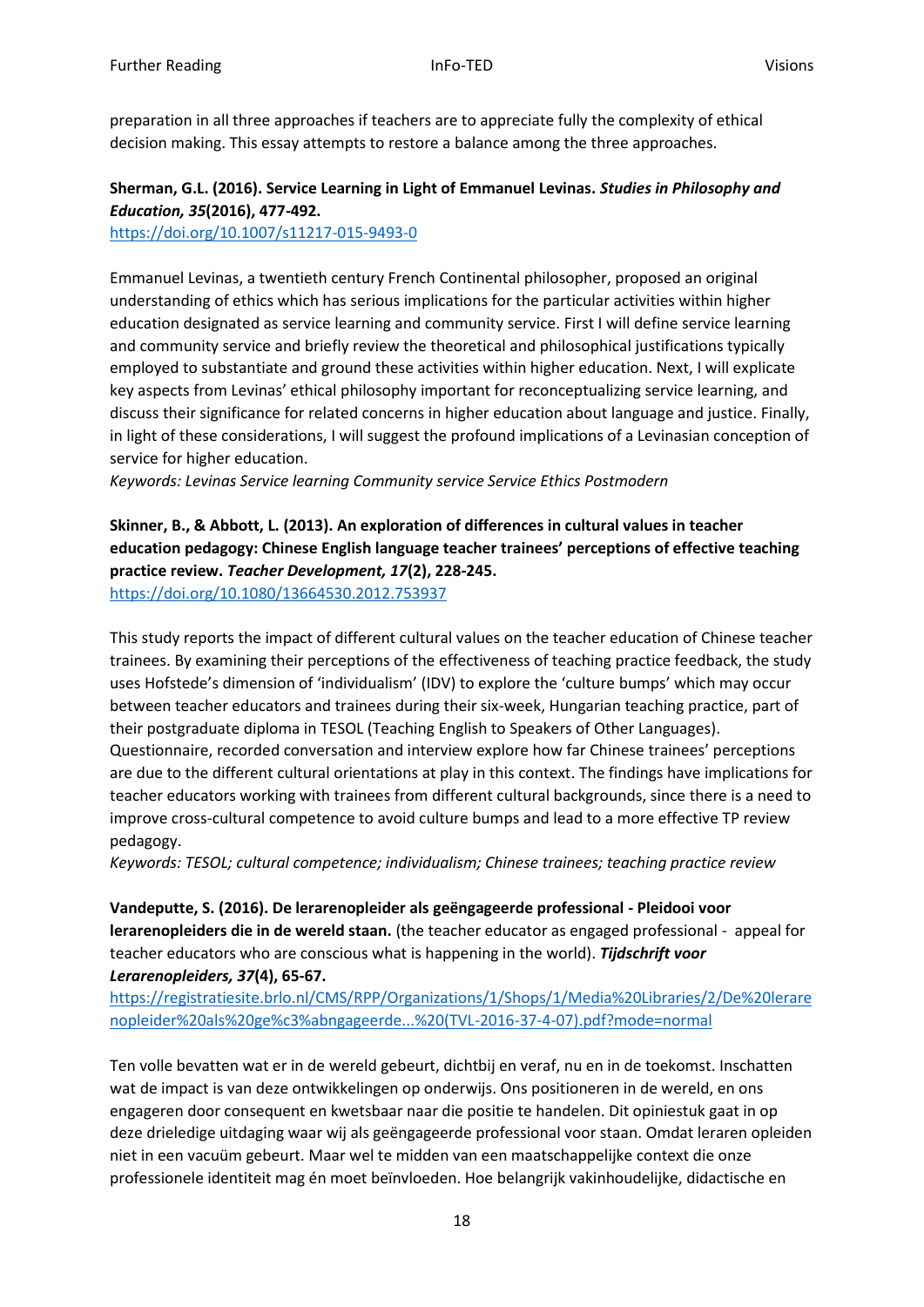pedagogische competenties ook zijn: laat ons evengoed ten volle 'in de wereld staan' en engagement voorleven.

### **Zimmerman Nilsson, M.H. (2017). Practical and Theoretical Knowledge in Contrast: Teacher Educators´ Discursive Positions.** *Australian Journal of Teacher Education, 42***(8), 29-42.**  <http://dx.doi.org/10.14221/ajte.2017v42n8.3>

Higher education in general and teacher education in particular have been subjected to significant changes. As there are few studies examining how actors rhetorically position themselves within this context, the ambition of the paper is to study conversations between teacher educators related to norms and values in education. The aim of the paper is to study interpretative repertoires and subject positions that are constructed in conversations between teacher educators and to discuss these in relation to qualities in teacher education.The theoretical framework emanates from poststructuralist and social constructionist theories. The empirical material consists of group conversations with teacher educators. The findings reveal that the practical and theoretical appear to be in contrast, which in turn seem to affect education quality. Finally, implications of the findings are discussed, where a future diagonal diverse discourse, combining theoretical and practical knowledge, is argued for.

### <span id="page-18-0"></span>**2.2.Pedagogy of Teacher Education**

### **Conklin, H.G., & Hughes, H.E. (2016). Practices of Compassionate, Critical, Justice-Oriented Teacher Education.** *Journal of Teacher Education, 67***(1), 47–60.**  <http://dx.doi.org/10.1177/0022487115607346>

In this cross-institutional, qualitative case study, two teacher educators in urban teacher education programs identify and analyze the components of our teacher education practice in relation to a vision of compassionate, critical, justice-oriented teacher education. Using Grossman et al.'s concepts of preparation for professional practice as an analytic tool, we illuminate some of our teacher education practices that (a) facilitated the development of relationships and community within our classes, (b) honored preservice teachers' lived experiences and existing attitudes, (c) introduced preservice teachers to multiple perspectives of viewing the world, and (d) provided a vision of equitable, intellectually challenging teaching and learning. Drawing on our data, we offer a pedagogical framework that identifies key features of compassionate, critical, justice-oriented teacher education to inform research and practice. We highlight the contributions of this framework for justiceoriented teacher education and the inherent complexity of attempts to parse such fundamentally messy relational practice. Keywords preservice teacher education, social justice, urban teacher education, social studies teacher education, secondary teacher education

### **Donche, V. & Van Petegem, P. (2011). Teacher educators' conceptions of learning to teach and related teaching strategies.** *Research Papers in Education, 26***(2), 207-222.**  <http://dx.doi.org/10.1080/02671522.2011.561979>

Many contemporary pre-service teacher education programmes aim to enhance the selfregulation and active knowledge construction of student teachers. Fostering the growth of these life-long learning skills in teacher education is an important task for teacher educators. It is often taken for granted that teacher educators when engaging in innovative practices will be able to take on these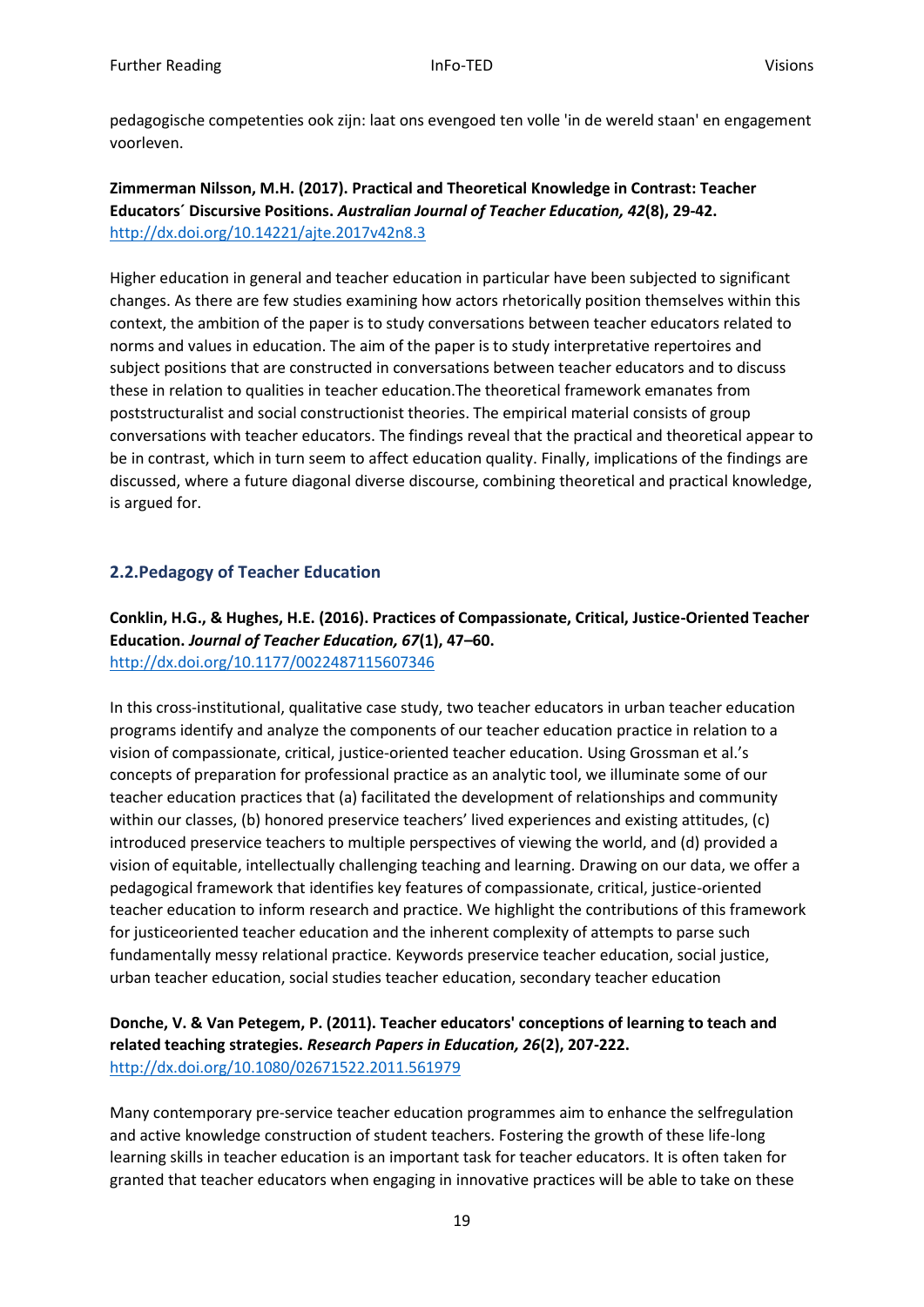new roles of facilitators for learning. However, research investigating the relationship between teachers' thoughts and actions showed a picture of great variability. Studies investigating the relationship between teaching conceptions and strategies among teacher educators are scarce. To better understand why teacher educators teach the way they do, we aim in this study to advance current understandings of teacher educators' conceptions of learning to teach and related teaching strategies. Data were collected from 119 teacher educators of a Belgian Institute of Teacher Education. Results show that teacher educators have different conceptions of learning to teach and that these conceptions are moderately associated with their teaching strategies. Relationships between teacher characteristics and contextual factors yield possible explanations as to why inconsistencies are also present between likewise conceptions and strategies. The results are not only important for theory, but also for teacher education practice. Within current contexts of educational change, it is an important prerequisite to recognise these individual differences and, if needed, to also seek out ways of enhancing discussion and pedagogic development for teacher educators.

*Keywords: teaching style, teaching approach, learning to teach, teacher education, teacher educator, teacher beliefs and practices* 

#### **Gore, J.M., & Zeichner, K.M. (1991). Action Research and Reflective Teaching in Preservice Teacher Education: a Case study from the United States.** *Teaching and Teacher Education, 7***(2), 119-136.**  <https://eric.ed.gov/?id=EJ431923>

Following a discussion of different conceptions of reflective teaching, the social reconstructionist vizw of reflection that underlies the University of Wisconsin-Madison elementary teacher education program is described and then defended in relation to existing inequalities in the United States. This orientation to reflection stresses a commitment by teacher educators to both social justice and to an ethic of care. Various tensions that arise from this dual commitment are discussed. Following a discussion of the place of action research in the Wisconsin student teaching curriculum and of the way in which action research is facilitated by one supervisor, the written reports of action research projects completed by IS student teachers during 1988-89 are then analyzed for evidcncc of the favored view of reflective thinking. The authors speculate about why they did not find as much evidence of attention to the critical domain of reflection as they had hoped for and suggest several possible changes in the student teaching course that grow out of their analysis of action research reports.

### **Hunde, A.B., & Tacconi, G. (2014). Teacher Educators' Practices From The View Of Building Lifelong Learning Capabilities In Student Teachers.** *Procedia - Social and Behavioral Sciences, 136***(2014), 496–500.**

#### <http://dx.doi.org/10.1016/j.sbspro.2014.05.363>

Drawing on evidences collected from one university based teacher education program in Ethiopia, this study presents what teacher educators and student teachers are thinking that expert teacher educators are doing and what actually they experienced in developing and sustaining lifelong learning abilities in student teachers. To this end, the study used qualitative research approach. Accordingly, 12 teacher educators and 14 student teachers were interviewed. The interviews were transcribed and then through re-reading of transcripts, thematic areas were identified and categorized. Then, narration produced for selected major categories to give deeper insight into the practices of teacher educators.

*Keywords: Lifelong learning; teacher educator; teacher education, Student teacher; Ethiopia*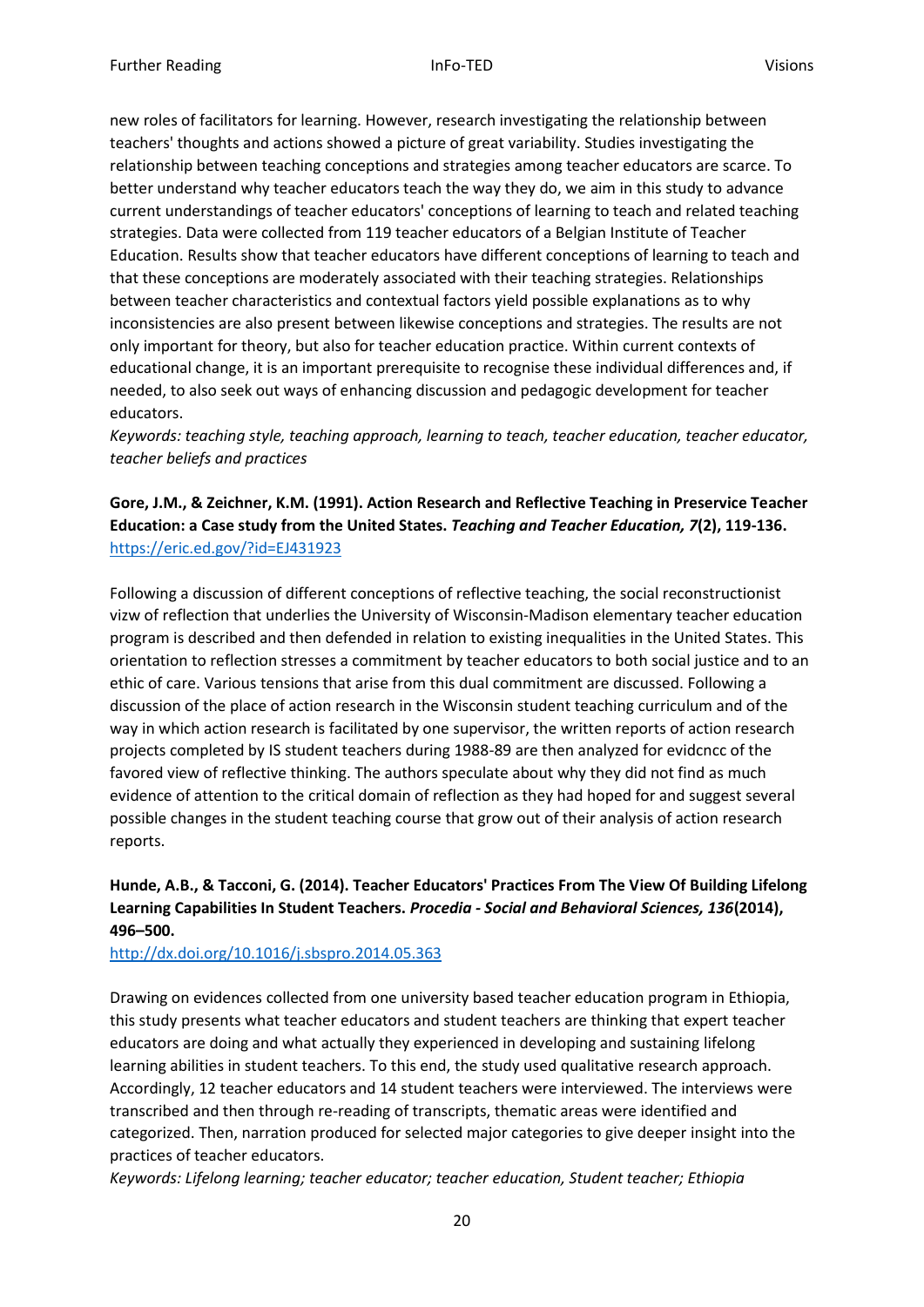### **Lunenberg, M., Korthagen, F. & Swennen, A. (2007). The teacher educator as a role model. (2007), 586–601.**

<http://dx.doi.org/10.1016/j.tate.2006.11.001>

New visions of learning have entered education. This article discusses the consequences for teacher education, and examines modelling by teacher educators as a means of changing the views and practices of future teachers. The results of a literature search and a multiple case study on modelling are discussed. Both the literature search and the case study approach led to the conclusion that we have discovered what is almost a blank spot in both the body of knowledge on teacher education and the actual practices of many teacher educators. The article concludes with a discussion of ways to improve this situation.

*Keywords: Teacher educators; Modelling; New learning* 

### **Nelson, F.L.(2015). What we see when we look in the mirror: Conceptions of and intentions for reflection by science teacher educators.** *Cogent Education, 2***(2015), 1122139.**  <http://dx.doi.org/10.1080/2331186X.2015.1122139>

In this naturalistic study, I examined science teacher educators' ideas and plans for preservice teachers' development of reflection. Participants espoused different ideas about influences, values, and strategies, but consistently emphasized the outcome of effective decision-making by pre-service teachers. Differences were found concerning stimuli, content, processes, and other outcomes such as issues of personal growth and equity. External influences of students, subject matter, and the milieu of learning contributed to how participants framed the value of reflection and designed curriculum for its development. The study provides a meaningful framework for teacher education faculty to examine their own practice. Results suggest further inquiry into (1) reflection in the enacted curriculum, (2) reflective practice of teacher educators and how that is modeled for their pre-service teachers, and (3) changes in components and orientations from accountability influences. Subjects: Education; Science Education; Teachers & Teacher Education

*Keywords: reflection; teacher education; teacher educators; reflective practice; science education*

### **Shulman, L.S. & Shulman, J.H. (2004). How and what teachers learn: a shifting perspective.** *Journal of Curriculum Studies, 36***(2), 257–271.**

<http://dx.doi.org/10.1080/0022027032000148298>

We explore our efforts to create a conceptual framework to describe and analyse the challenges around preparing teachers to create, sustain, and educate in a 'community of learners'. In particular, we offer a new frame for conceptualizing teacher learning and development within communities and contexts. This conception allows us to understand the variety of ways in which teachers respond in the process of learning to teach in the manner described by the 'Fostering a Community of Learners' (FCL) programme. The model illustrates the ongoing interaction among individual student and teacher learning, institutional or programme learning, and the characteristics of the policy environment critical to the success of theory-intensive reform efforts such as FCL.

**Tillema, H.H., & Kremer-Hayon, L. (2002). "Practising what we preach" – teacher educators' dilemmas in promoting self-regulated learning: a cross case comparison.** *Teaching and Teacher Education, 18***(5), 593-607.** 

[https://doi.org/10.1016/S0742-051X\(02\)00018-5](https://doi.org/10.1016/S0742-051X(02)00018-5)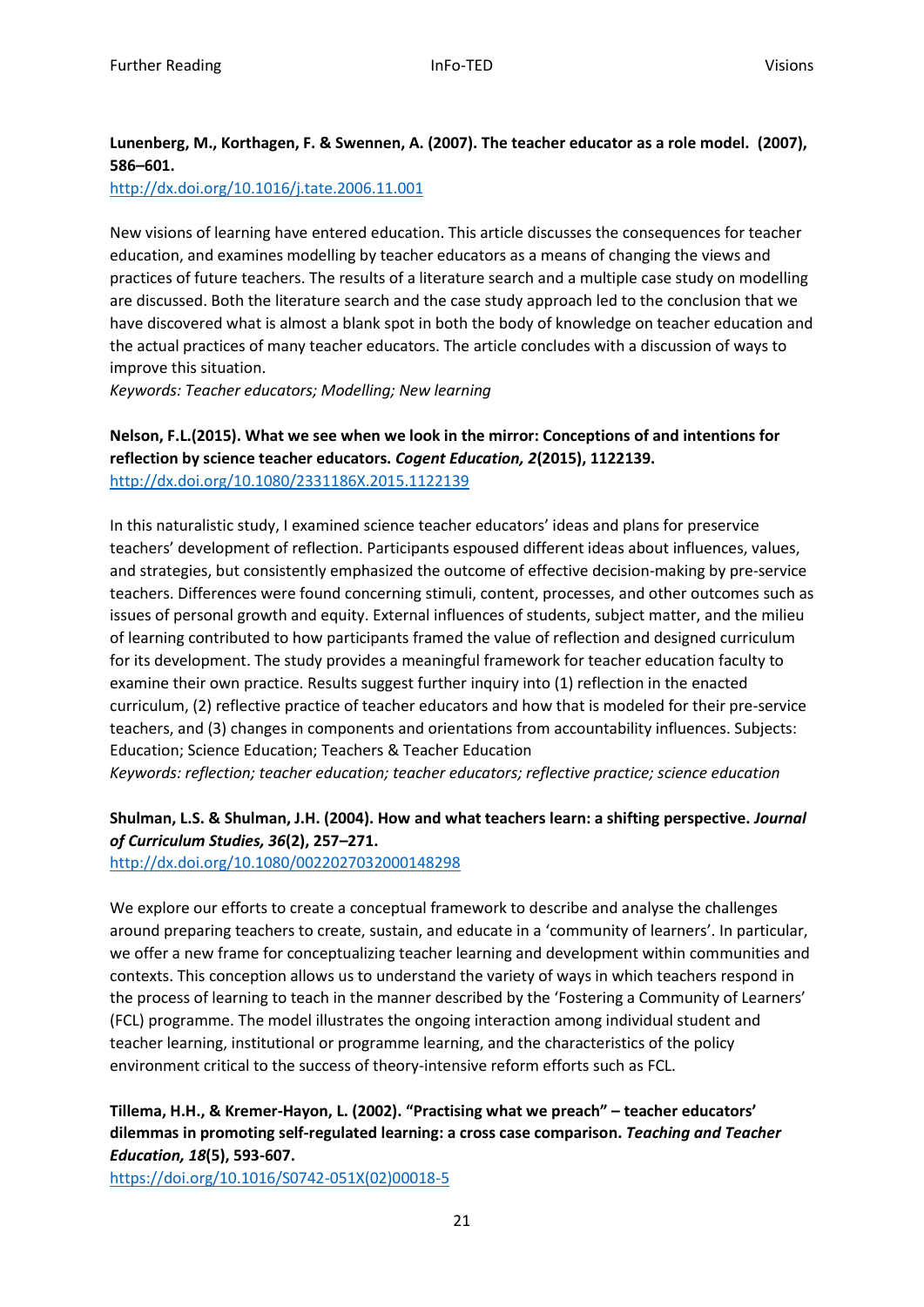Teacher educators, as mentors involved in developing student–teacher learning, encounter increasing demands to promote self-regulated learning (SRL) in their students. This study investigated how teacher educators are committed to promoting SRL in their students, as well as how they promote their own professional development as self-regulated learners, which may (or may not) mirror the way they support SRL in their students. In both the Israeli and Dutch teacher education contexts, the study investigated how teacher educators conceptualize SRL and what they mean by actively utilizing SRL approaches, both as a framework for their own professional development and as a way to involve their students in self-directed learning. The study notes several professional dilemmas teacher educators face with respect to SRL. These dilemmas seem to be connected to their underlying conceptions of teaching and learning, as well as the demands of the setting in which they teach. Furthermore, what teacher educators themselves are doing in terms of SRL does not align with what they are teaching others to do; this divergence was the case in the Dutch context more than in the Israeli context. As such, teacher educators struggled with both learning to use SRL approaches themselves, and teaching their students to use them. *Keywords: Self-regulated learning; Student–teacher learning; Teacher educators; Professional development* 

### **Wang, J,, & Odell, S.J. (2007). An alternative conception of mentor-novice relationships: Learning to teach in reform-minded ways as a context.** *Teaching and Teacher Education, 23***(4), 473-489.**  <https://doi.org/10.1016/j.tate.2006.12.010>

Teacher educators have suggested that mentoring has the potential to help novices learn to teach in reform-minded ways. This suggestion implies a change in the nature of mentor– novice relationships as conceptualized in the existing literature and an understanding of the complexities of mentoring relationships. Based on critical constructivist and social cultural perspectives of learning as well as research on learning to teach, we conceptualize 16 types of mentor–novice relationships and identify challenges and complexities associated with moving novices toward reform-minded teaching. Drawing on exemplary mentoring cases, we illustrate some of our conceptualized mentor–novice relationships and their consequences on learning to teach in reform-minded ways. Finally, we suggest that helping mentors and novices develop a shared vision for teaching and relevant beliefs about learning to teach is a central challenge for using mentoring to support reform-minded teaching.

*Keywords: Teacher learning; Mentoring relationship; Teaching reform* 

#### <span id="page-21-0"></span>**2.3.Developing a Professional Vision of Preservice Teachers**

**Ginkel, G. van, Drie, J. van, & Verloop, N. (2018) Mentor teachers' views of their mentees.**  *Mentoring & Tutoring: Partnership in Learning, 26***(2), 122-147. DOI:**  <https://doi.org/10.1080/13611267.2018.1472542>

Successful mentoring relationships are essential for novice teachers entering the teaching profession. The success of the mentoring process depends in large part on the diagnostic abilities of the mentor, but there is little research on how mentor teachers view their mentees. In this small-scale study, we explored how 11 mentor teachers describe similarities and differences between their mentee teachers. We found that mentor teachers' descriptions predominantly relate to differences in personal engagement with pupils, identifying as a teacher, perfectionism and self-confidence. Mentors tended to describe these differences in terms of traits and dispositions. We provide suggestions for addressing this issue in mentor preparation and for using findings in mentor training,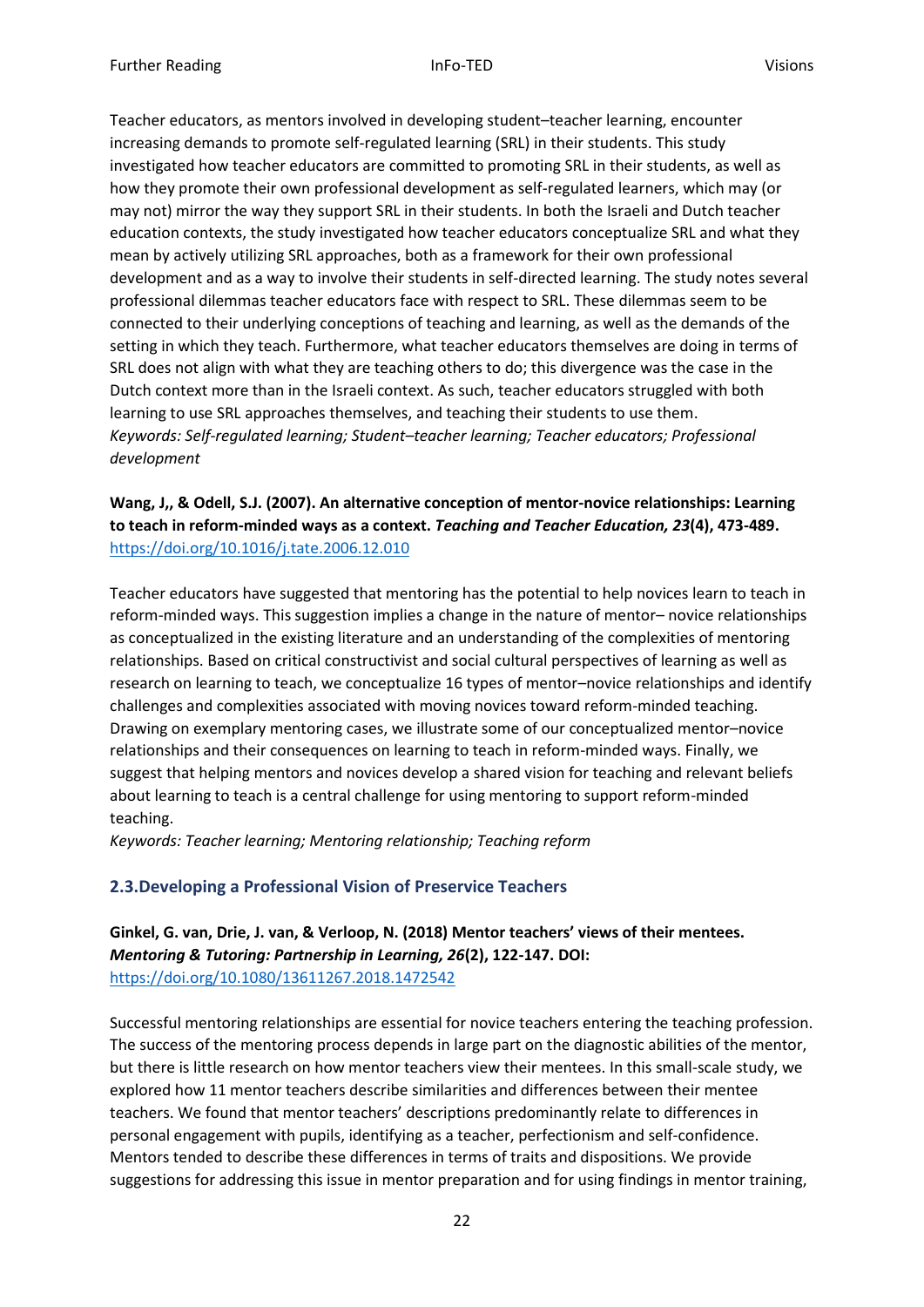and we provide a conceptual framework for future studies of mentor teachers' views of their mentees.

*Keywords: Mentoring; teacher education; practical knowledge; individual differences; novice teachers*

### **Hamilton, E.R. (2016). Picture This: Multimodal representations of prospective teachers' metaphors about teachers and teaching.** *Teaching and Teacher Education, 55***(2016), 33-44.** <http://dx.doi.org/10.1016/j.tate.2015.12.007>

Including metaphor in teacher education supports prospective teacher learning. Prospective teachers vary in their metaphorical conceptions of teachers and teaching. Many prospective teachers' metaphors reflect their apprenticeships of observation. Combining multimodality and metaphor serves to extend prospective teacher learning. Multimodality in teacher education may advance prospective teacher understanding. Metaphors are often used to help prospective teachers' articulate ideas and knowledge about teachers and teaching. This article reports the results of a study focused on a multimodal project completed by prospective teachers (N = 52) for the express purpose of identifying, capturing, displaying, and articulating their metaphorical definition(s) of teachers and teaching. Findings suggest that multimodality offered varied and nuanced ways for participants to represent and share metaphors. Findings also suggest that offering prospective teachers with opportunities to consider and articulate metaphorical ideas through multimodal means may further contribute to their development as they learn to teach.

*Keywords: Prospective teachers Secondary teacher education Metaphor Multimodality Reflection* 

### **Seidel, T. & Stürmer, K. (2014). Modeling and Measuring the Structure of Professional Vision in Preservice Teachers.** *American Educational Research Journal, 51***(4), 739-771.** <http://dx.doi.org/10.3102/0002831214531321>

Professional vision has been identified as an important element of teacher expertise that can be developed in teacher education. It describes the use of knowledge to notice and interpret significant features of classroom situations. Three aspects of professional vision have been described by qualitative research: describe, explain, and predict classroom situations. We refer to these aspects in order to model professional vision. We developed a videobased instrument to empirically test the model. The results show that our measure to assess aspects of professional vision differentiates between description, explanation, and prediction. The study provides insight into the structure of professional vision, allowing us to conceptualize it theoretically and discuss the targeted use for teaching and formative assessment of preservice teachers. Keywords: teacher education, teacher expertise, professional vision, video, item response theory, competence assessment

### <span id="page-22-0"></span>**2.4.Relation Teaching – Research**

### **Parker, J. (2008) Comparing research and teaching in university promotion criteria.** *Higher Education Quarterly, 62***(3), 237-251.**

<https://doi.org/10.1111/j.1468-2273.2008.00393.x>

This article categorises the different criteria and weightings used to determine promotions in UK universities. The criteria were analysed to determine the extent to which they recognise research and teaching equally as evidence for promotion. The results show that universities have largely adopted formal parity in the criteria for senior and principal lecturers. However, for the higher and more prestigious ranks of reader and professor most universities exclusively require research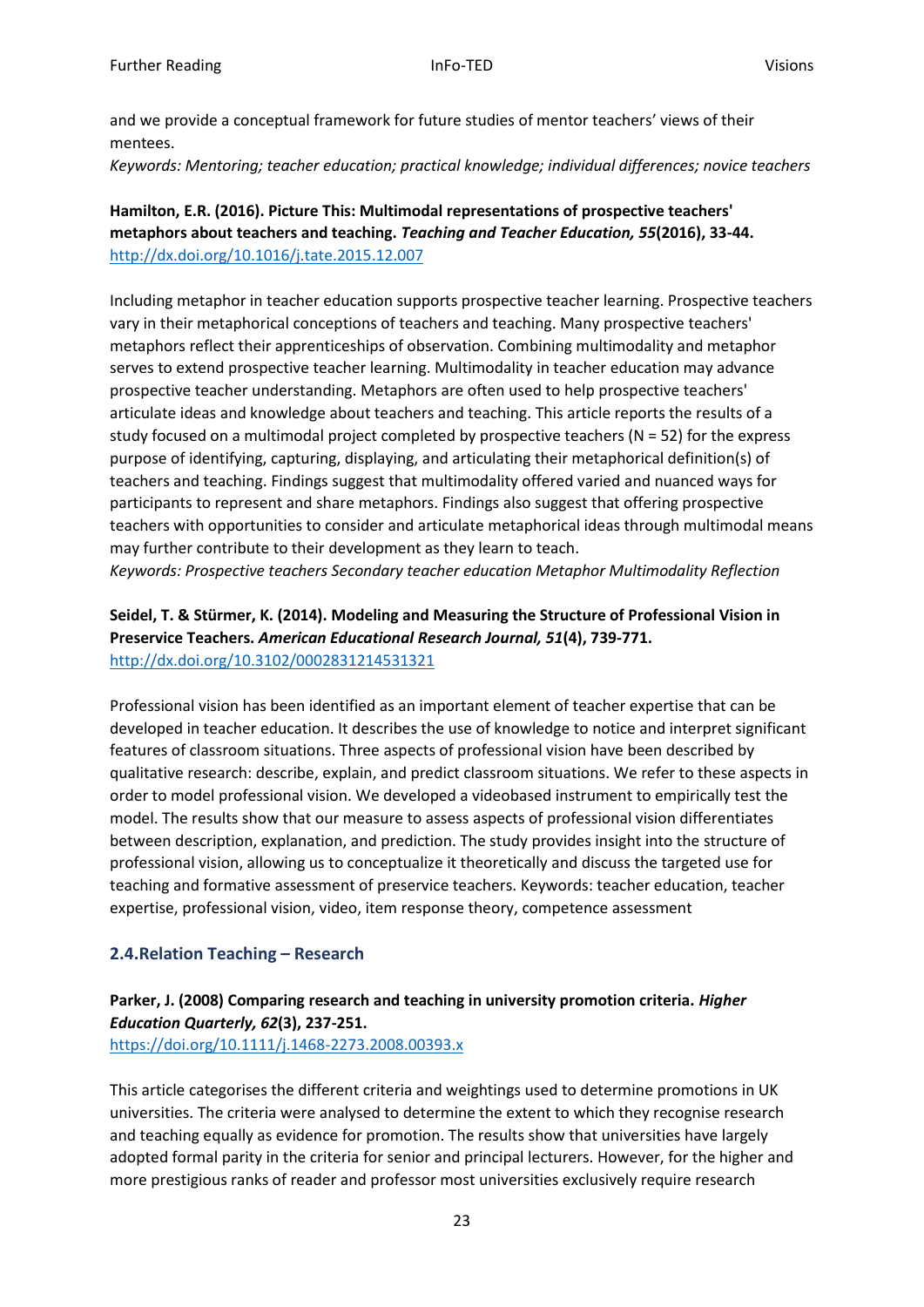excellence and do not allow similar applications based on teaching activities. Furthermore, there is a distinct and significant difference between promotion criteria in pre- and post-1992 universities, with the post-1992 universities much more likely to recognise research and teaching equally.

### **Visser-Wijnveen, G.J., Driel, J.H. van, Rijst, R.M. van der, Verloop, N., Visser, A. (2009). The relationship between academics' conceptions of knowledge, research and teaching – a metaphor study.** *Teaching in Higher Education, 14***(6), 673-686.**

<http://dx.doi.org/10.1080/13562510903315340>

Universities are supposed to be institutes where research and teaching are closely related. To understand this relationship fully, it is necessary to learn how academics perceive these key components. Different conceptions among academics may stem from varying conceptions of knowledge. Thirty academics were interviewed by means of metaphors about their conceptions of research, teaching and knowledge. Academics' conceptions of knowledge ranged from knowledge as facts in an external world to knowledge as a personal construction. Their conceptions of research ranged from research as disclosing patterns to research as creating patterns. Their conceptions of teaching ranged from teaching as knowledge transmission to teaching as encouraging critical thinking. Regarding the relationships between these conceptions, academics' conceptions of knowledge and research were shown to be closely linked, while their conceptions of teaching had a weaker association with their conceptions of knowledge and research. *Keywords: conceptions; humanities; knowledge; metaphors; research-teaching nexus* 

### **Young, P. (2006). Out of balance: lecturers' perception of differential status and rewards in relation to teaching and research,** *Teaching in Higher Education, 11***(2), 191-202.**  <https://doi.org/10.1080/13562510500527727>

One of the few areas of consensus in the literature of higher education concerns the status of teaching. Unanimously, writers report the low status which higher education institutions give to teaching as an activity. This article draws on research investigating activities and perceptions of staff in a single discipline: social policy. The question on rewards for effort in improving teaching provoked more strength of feeling and a greater degree of consensus than any other in the interviews. With similar unanimity to that found in the secondary sources, the respondents perceived teaching to be accorded low status, with rewards of tenure and promotion accruing to research or administration. The article suggests that the impact of new developments to enhance teaching and learning are undermined by the persistent low status accorded to teaching.

### <span id="page-23-0"></span>**2.5.Research Dispositions of Teacher Educators**

### **Tack, H., & Vanderlinde, R, (2014). Teacher Educators' Professional Development: Towards a Typology of Teacher Educators' Researcherly Disposition.** *British Journal of Educational Studies, 62***(3), 297-315.**

<https://doi.org/10.1080/00071005.2014.957639>

Since the beginning of the twenty-first century, the need for teacher educators' – or those who teach the teachers – professional development became increasingly recognised in both policy and research literature. In this respect, a growing body of publications highly stress the teacher educators' task of engaging in research and becoming a teacher educatorresearcher. This article assumes that teacher educators' professional development can be conceptualised as the development of a 'researcherly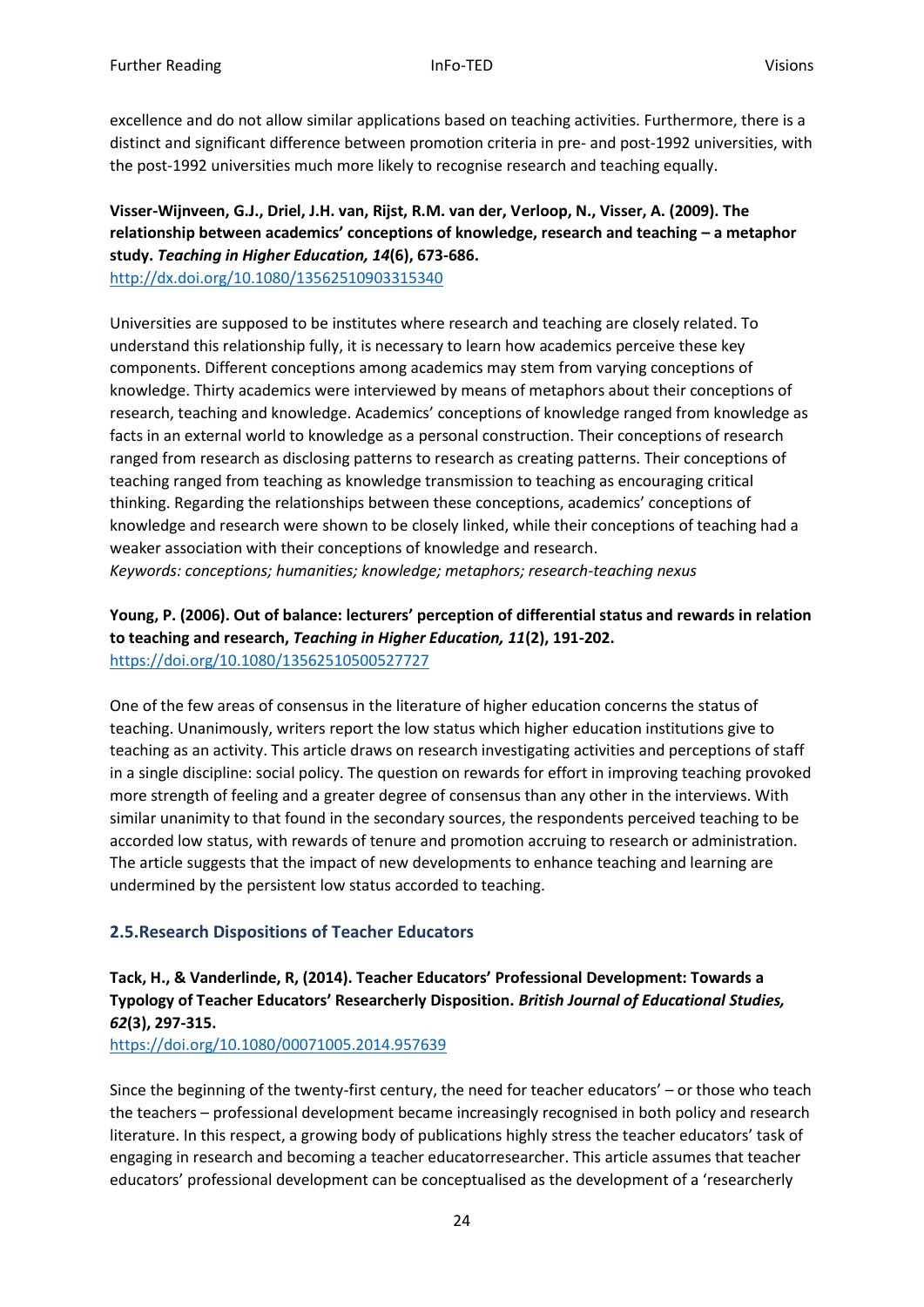disposition'. A researcherly disposition is defined as the tendency to engage in research, and involves an inclination towards research (affective aspect), an ability to engage in research (cognitive aspect) and a sensitivity for research opportunities (behavioural aspect). Twenty in-depth interviews with teacher educators were conducted and analysed in order to empirically explore the concept and assess differences in teacher educators' researcherly disposition. The findings indicate a typology with three types of teacher educators: 'the enquiring teacher educator' (Type 1), 'the well-read teacher educator' (Type 2) and 'the teacher educator-researcher' (Type 3). Based on the proposed definition of a teacher educator's researcherly disposition, each type's disposition towards research is presented. Finally, implications for further research and for future programmes that focus on teacher educators' professional development are discussed.

### <span id="page-24-0"></span>**2.6.Inclusion and Diversity**

#### **Cochran-Smith, M. (2000). Blind vision: Unlearning racism in teacher education.** *Harvard Educational Review, 70***(2), 157-190.**

[https://www.hepg.org/her-home/issues/harvard-educational-review-volume-70-issue-](https://www.hepg.org/her-home/issues/harvard-educational-review-volume-70-issue-2/herarticle/unlearning-racism-in-teacher-education_140)[2/herarticle/unlearning-racism-in-teacher-education\\_140](https://www.hepg.org/her-home/issues/harvard-educational-review-volume-70-issue-2/herarticle/unlearning-racism-in-teacher-education_140)

In this article Marilyn Cochran-Smith uses narrative to reflect on her experience of "unlearning" racism as a teacher educator

### **Villegas, A.M. (2007). Dispositions in teacher education. A look at social justice.** *Journal of Teacher Education, 58***(5), 370-380.**

<https://doi.org/10.1177/0022487107308419>

The use of a dispositional framework in the preparation of teachers, especially one that attends to issues of social justice, has generated considerable debate of late. In this article, the author argues that assessing teacher candidates' dispositions related to social justice is both reasonable and defensible. She explains why social justice matters in teacher education, provides a definition of the term dispositions and discusses why programs of teacher education must attend to them, and gives examples of practices used at one institution to assess teacher candidates' dispositions related to social justice to illustrate that such assessment can be done in a fair and principled manner. The author concludes that underlying the dispositions debate is an all-out war to define the goals of public education, the role of teachers, the nature of knowledge, and conceptions of learning, teaching, and learning to teach.

*Keywords: dispositions; teacher education; social justice; teacher belief* 

### <span id="page-24-1"></span>**3.(Collaborative) Vision-development of Teacher Educators**

**Chang, A., Neugebauer, S.R., Ellis, A., Ensminger, D., Ryan, A.M. & Kennedy, A. (2016). Teacher Educator Identity in a Culture of Iterative Teacher Education Program Design: A Collaborative Self-Study. Studying Teacher Education, 12(2), 152-169.**

<https://doi.org/10.1080/17425964.2016.1192030>

Faculty in the School of Education have collaborated to re-envision teacher education at our university. A complex, dynamic, timeconsuming and sometimes painstaking process, redesigning a teacher education program from a traditional approach (i.e. where courses focus primarily on theoretical principles of practice through textbooks and university-based classroom discussions) to a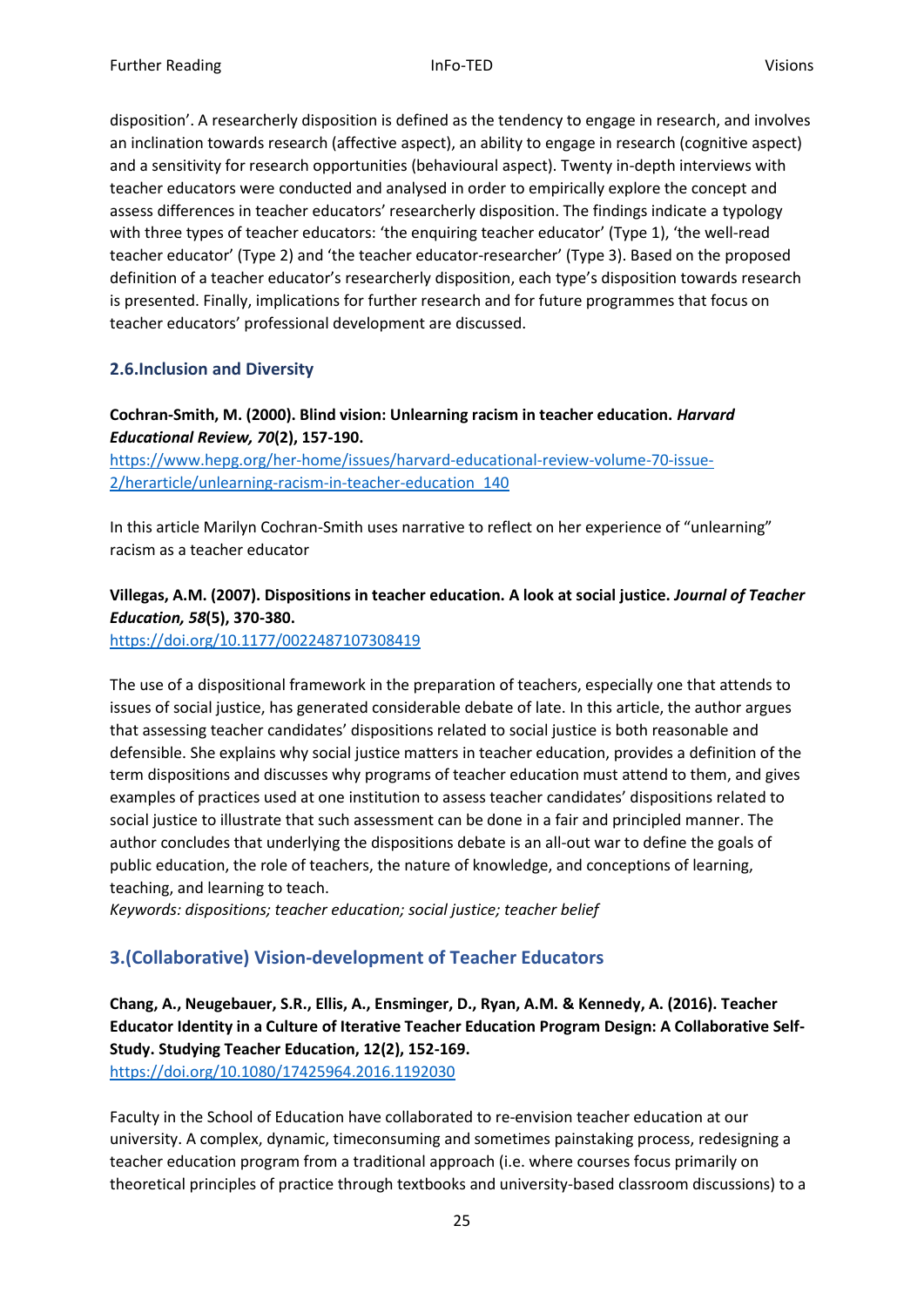model of teacher education that embraces teaching, learning and leading with schools and in communities is challenging, yet exciting work. Little is known about teacher educators' experiences as they either design or deliver collaborative fieldbased models of teacher education. In this article, we examine our experiences in the second implementation year of our redesigned teacher education program, Teaching, Learning, and Leading with Schools and Communities (TLLSC) and how these unique experiences inform our teacher educator identities. Through a collaborative self-study, we sought to make meaning of our transformation from a faculty delivering a traditional model to educators collectively implementing a field-based model, by analyzing the diverse perspectives of faculty at different entry points in the TLLSC development and implementation process. We found that our participation in an intensive field-based teacher preparation model challenged our notions of teacher educator identity. In a culture of iterative pro gram design, this study documents the personal and professional shifts in identity required to accomplish this collaborative and dynamic change in approach to teacher education.

### **Liu, L.B. (2014).** *Teacher Educator International Professional Development as Ren***. Berlijn: Springer. 120 pp.**

#### <https://www.springer.com/gp/book/9783662469705>

Increasing international comparative assessments present a need for education stakeholders to initiate meaningful professional collaborations across global settings and cultivate educational aims beyond comparative functions. Professionally shared international visions are needed regarding contextualized and evolving conceptions of achievement. Such conceptions must seek balance and reconciliation across seemingly irreconcilable aims, including diverse individual expression and harmonious collective functioning. Such conceptions of achievement should seek to promote equitable opportunity access by addressing relationship gaps as part of larger achievement and socioeconomic equity gaps. Cultivating compassionate learning communities is central to this work. This aesthetic narrative inquiry explored the international professional development of one Chinese higher institution's teacher education research center, an endeavor that involved extensive participatory observation over a 2-year time span, interviews with 14 teacher education faculty participants, as well as document analyses related to course instruction, center projects, and research publications. Teacher education faculty in this study demonstrated achievement as ren  $(1)$ in their international immersion experiences by engaging in (1) personal and professional, (2) research- and practice-oriented, and (3) pragmatic and aesthetic development. Such international professional development for teacher education faculty is encouraged to build up the profession as a global community. In this, teacher educator international professional development as ren involves the work of the Confucian junzi (君子): learning to bring out the best in others while allowing others to bring out the best in oneself, a vital trait of global twenty-first-century teacher education communities seeking to cultivate wholeness by learning from and with each other. As faculty engage in ren as a vital twenty-first-century form of development, global notions of achievement may be reconceptualized by merging the ancient concept of ren, with modern understandings for how to revive and apply this concept in our evolving global society.

**Lovin, L-A.H., Sanchez, W.B., Leatham, K.R., Chauvot, J.B., Kastberg, S.E., & Norton, A.H. (2012) Examining Beliefs and Practices of Self and Others: Pivotal points for change and growth for mathematics teacher educators. Studying Teacher Education, 8(1), 51-68.**  <https://doi.org/10.1080/17425964.2012.657018>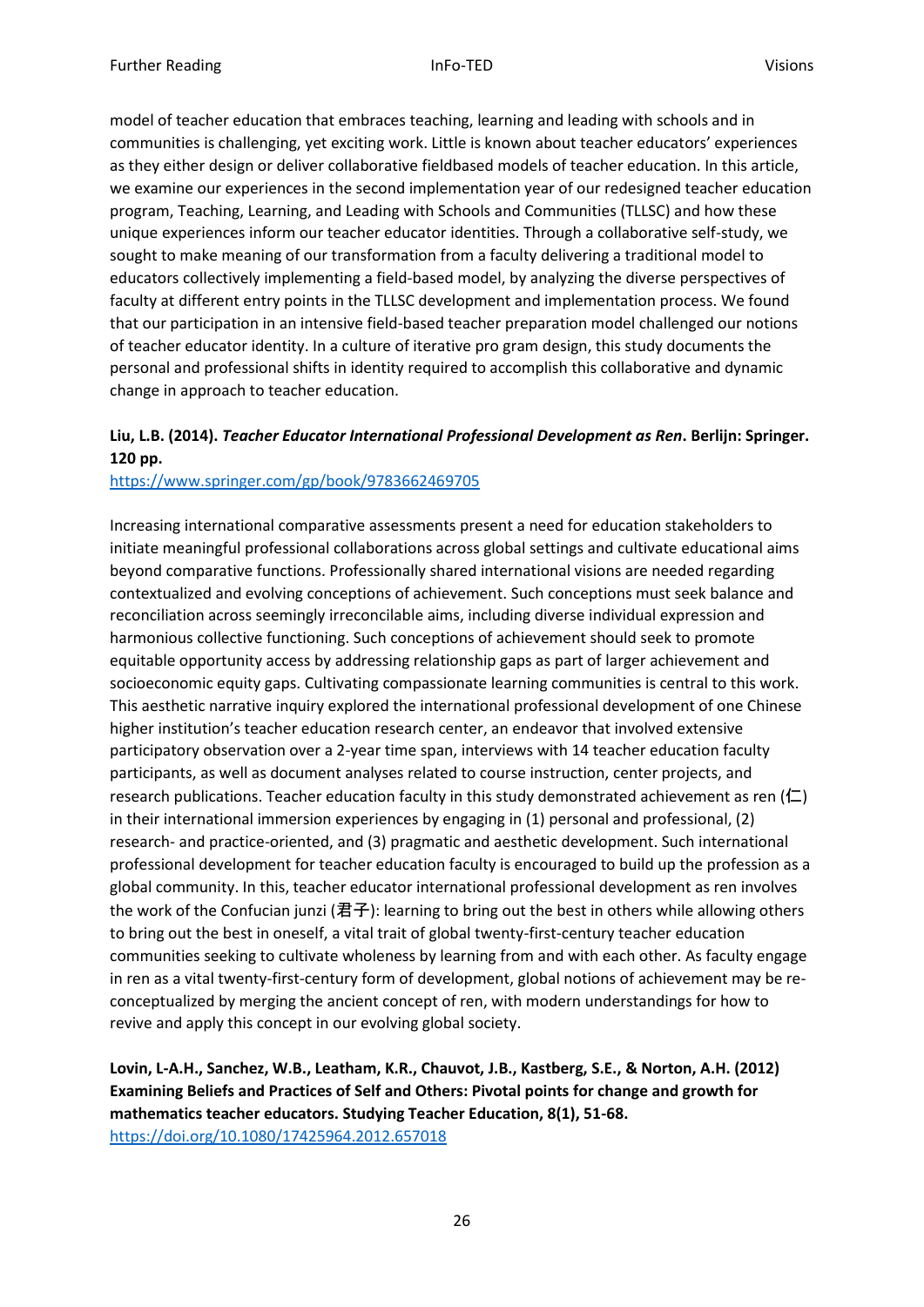In this article six mathematics teacher educators describe a collaborative self-study that examined personal beliefs about mathematics teacher education. We were striving to understand more fully our beliefs and belief structures, including how these beliefs influence our instructional practices. We describe four beliefs about mathematics teacher education which we shared and which were instrumental in further examination of our beliefs and practices: (1) mathematics is problematic and generated through sense-making; (2) a community of learners enhances learning; (3) mathematics teacher educators need to be explicitly aware of the learner in different contexts; and (4) teaching is complex at all levels. By considering our own beliefs and practices as well as those of others, we came to see features that might have otherwise remained invisible. In the process of self-study, we became aware that some of our fundamental beliefs were not as evident in our practice as we expected. As a result, we each made conscious, productive moves that allowed our core beliefs to be more evident in our practice. We describe how these changes resulted from discussions with trusted colleagues and the examination of others' beliefs and practices as well as our own. We propose selfstudy as one approach for tapping into mathematics teacher educators' practitioner knowledge to create a professional knowledge base for mathematics teacher educators. *Keywords: beliefs; self-study; collaboration; mathematics teacher educators; changes in practice*

### **Martin, S.D., & Dismuke, S. (2015). Maneuvering Together to Develop New Practices: Examining Our Collaborative Processes.** *Studying Teacher Education, 11***(1), 3-15.**  <https://doi.org/10.1080/17425964.2014.1001356>

Although collaboration is foundational to self-study methodology, few self-studies of teacher education practices have focused on collaborative teaching processes. In this inquiry, two teacher educators report a two-year self-study into the collaborative processes of planning and reflection that they used to co-construct significant changes to their practices in concurrent sections of a writing methods course. Situated in narrative inquiry, cyclical reflective and dialogic methods were used to generate and analyze data. Examination of our collaborative processes revealed that four interlinked factors were central to the ways in which we worked together: our modus operandi, shifting roles, collective vision, and support for risk-taking. We discuss these factors and how we maneuvered together to develop new practices; we also suggest implications for teacher educators and self-study researchers.

*Keywords: collaboration; teacher education; collective vision; risk-taking* 

### **McKeon, F. & Harrison, J. (2010). Developing pedagogical practice and professional identities of beginning teacher educators.** *Professional Development in Education,36***(1), 25-44.**  <http://dx.doi.org/10.1080/19415250903454783>

This exploratory study draws on the experiences, workplace learning and professional development of five beginning teacher educators in the first three years of their new careers. Examples of their developing pedagogic practices and reasoning and conceptions of their roles and identities as teacher educators in their new settings have been generated from interviews from this longitudinal case study. Individual differences, which emerged from the start, remain but greater confidence to be more experimental with their studentteachers, to plan for student-teacher-led learning and to undertake modelling and more open discussion about their pedagogical practice and principles are reported. Insights are being gained into the ways in which professional pedagogical learning has developed and into the particular workplace learning influences on the formation of their emerging professional identities as teacher educators.